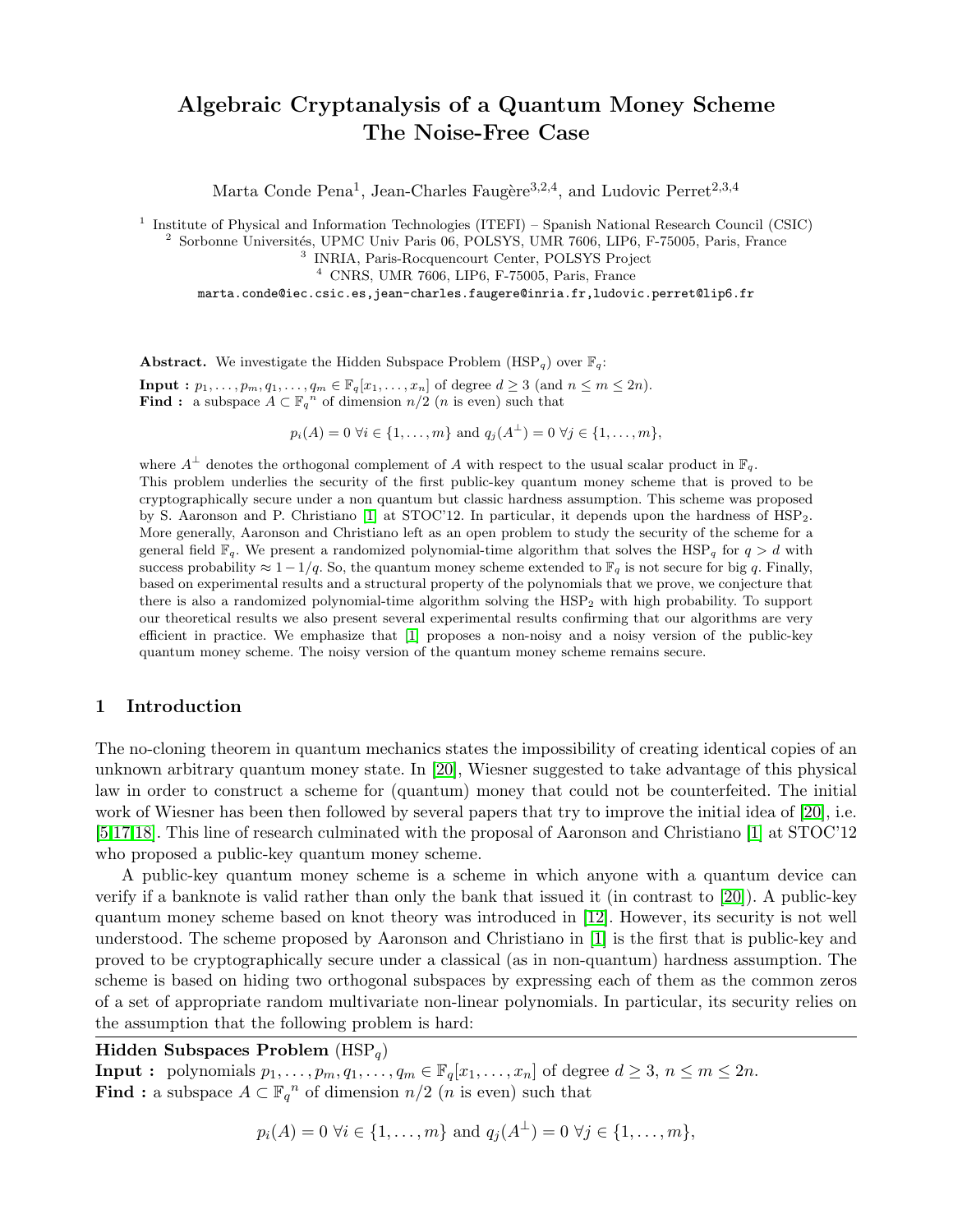where  $A^{\perp}$  denotes the orthogonal complement of A with respect to the standard scalar product in  $\mathbb{F}_q$ .

We emphasize that in [\[1\]](#page-14-0) the authors propose a non-noisy and a noisy version of the public-key quantum money scheme. In this paper we only consider the noise-free version of the quantum money scheme.

In particular, the non-noisy version of the quantum money scheme relies on the  $HSP<sub>2</sub>$  and Aaronson and Christiano conjecture that it cannot be solved in polynomial time. They also state as an open problem the study of the scheme extended to a general field  $\mathbb{F}_q$ , which brings up the question of the hardness of  $HSP_{q}$ .

We analyze the hardness of the  $HSP_q$ . The main idea is to model the problem as a set of algebraic equations. Expressing elements as the common zeros of a set of random multivariate non-linear poly-nomials is the core of algebraic attacks, e.g. [\[15,](#page-14-6)[11,](#page-14-7)[16\]](#page-14-8). However, in this case we can exploit that there are two sets of public polynomials whose sets of zeros are two subspaces orthogonal to each other.

Aside from this quantum money scheme, the  $HSP<sub>q</sub>$  has also interest as a general computer algebra problem closely related to the isomorphism of polynomials [\[19\]](#page-14-9). Given  $\mathbf{p} = T \circ \mathbf{p}' \circ S$ , where  $\mathbf{p} =$  $(p_1,\ldots,p_m),\mathbf{p'}=(p'_1,\ldots,p'_m)\in\mathbb{F}_q[x_1,\ldots,x_n]^m$  and  $T,S$  are affine invertible transformations, the Isomorphism of Polynomials (IP) problem consists on recovering T and S. The  $HSP<sub>q</sub>$  can be seen as a slight modification of the isomorphism of polynomials problem where  $p = 0$ , T is the identity transformation and S is linear but not invertible.

## 1.1 Main Results

Our results mostly rely on Gröbner bases and linear algebra techniques. This is because we are capable of identifying the solution of the  $HSP<sub>q</sub>$  as the unique solution of an overdetermined system of multivariate equations in  $N = n^2/4$  unknowns (Section [3.1,](#page-4-0) Proposition [5\)](#page-5-0). The properties of this system are different for  $q = 2$  and for  $q > d$ , so we study separately both cases.

Our first main result (Section [3\)](#page-4-1) solves an open problem presented in [\[1\]](#page-14-0), which is the study of the HSP<sub>q</sub> for  $q \neq 2$ . From the algebraic equations describing HSP<sub>q</sub> we observe that we can extract a set of linear equations (Lemma [3\)](#page-6-0). Due to the shape of the linear equations, we can prove that sufficiently many linearly independent ones can be extracted. This gives:

**Theorem 1 (Section [3.2\)](#page-6-1).** Let  $N = n^2/4$ . There is a randomized polynomial-time algorithm solving  $\text{HSP}_q$ , for  $q > d$ , with complexity  $\mathcal{O}(N^{\omega}) = \mathcal{O}(n^{2\omega})$ , where  $2 \leq \omega \leq 3$  is the linear algebra constant, and success probability

$$
\frac{\gamma_q(n/2)\gamma_q(m)}{\gamma_q(m-n/2)},
$$

 $\gamma_q(k)$  being the probability that a random  $k \times k$  matrix with entries in  $\mathbb{F}_q$  is invertible. For n big enough, the success probability is  $\approx 1-1/q$ .

In Section [3.3](#page-8-0) we report experimental results demonstrating that  $HSP_q$ , with  $q > d$ , can be solved very efficiently. For  $n \leq 20$ , the algorithm requires less than 0.1 s. for various q. We have implemented the algorithm using the Magma software [\[6\]](#page-14-10). The code is provided with the submission so that the results can be reproduced or conducted for bigger values of n.

Our second result is concerned with the  $HSP_2$  (Section [4\)](#page-9-0). In this case our system does not contain, except with a small probability, linear equations and so the approach needs to be different. Still, in the case of the  $HSP<sub>2</sub>$  we have an algebraic system of equations which is very overdetermined.

 $\textbf{Proposition 1 \text{ (Section 4).}} \: Let \: (\mathbf{p} = (p_1, \ldots, p_m), \mathbf{q} = (q_1, \ldots, q_m)) \! \in \! \mathbb{F}_2[x_1, \ldots, x_n]^m \! \times \! \mathbb{F}_2[x_1, \ldots, x_n]^m$  $\textbf{Proposition 1 \text{ (Section 4).}} \: Let \: (\mathbf{p} = (p_1, \ldots, p_m), \mathbf{q} = (q_1, \ldots, q_m)) \! \in \! \mathbb{F}_2[x_1, \ldots, x_n]^m \! \times \! \mathbb{F}_2[x_1, \ldots, x_n]^m$  $\textbf{Proposition 1 \text{ (Section 4).}} \: Let \: (\mathbf{p} = (p_1, \ldots, p_m), \mathbf{q} = (q_1, \ldots, q_m)) \! \in \! \mathbb{F}_2[x_1, \ldots, x_n]^m \! \times \! \mathbb{F}_2[x_1, \ldots, x_n]^m$ be degree-d multivariate polynomials. Let  $A\subset \mathbb{F}_2^n$  be a vector subspace of dimension  $n/2$ . If  $A$  is a solution of HSP<sub>2</sub> on  $(\mathbf{p}, \mathbf{q}) \in \mathbb{F}_2[x_1, \ldots, x_n]^m \times \mathbb{F}_2[x_1, \ldots, x_n]^m$ , then we can construct an algebraic system of equations  $\text{Sys}_{\text{HSP}_2}$  over  $\mathbb{F}_2$  in  $N = n^2/4$  variables with at most  $2m \left[ \binom{n/2}{1} \right]$  $\binom{1}{1} + \binom{n/2}{2}$  $\binom{1}{2} + \ldots + \binom{n/2}{d}$  $\binom{2}{d}$  equations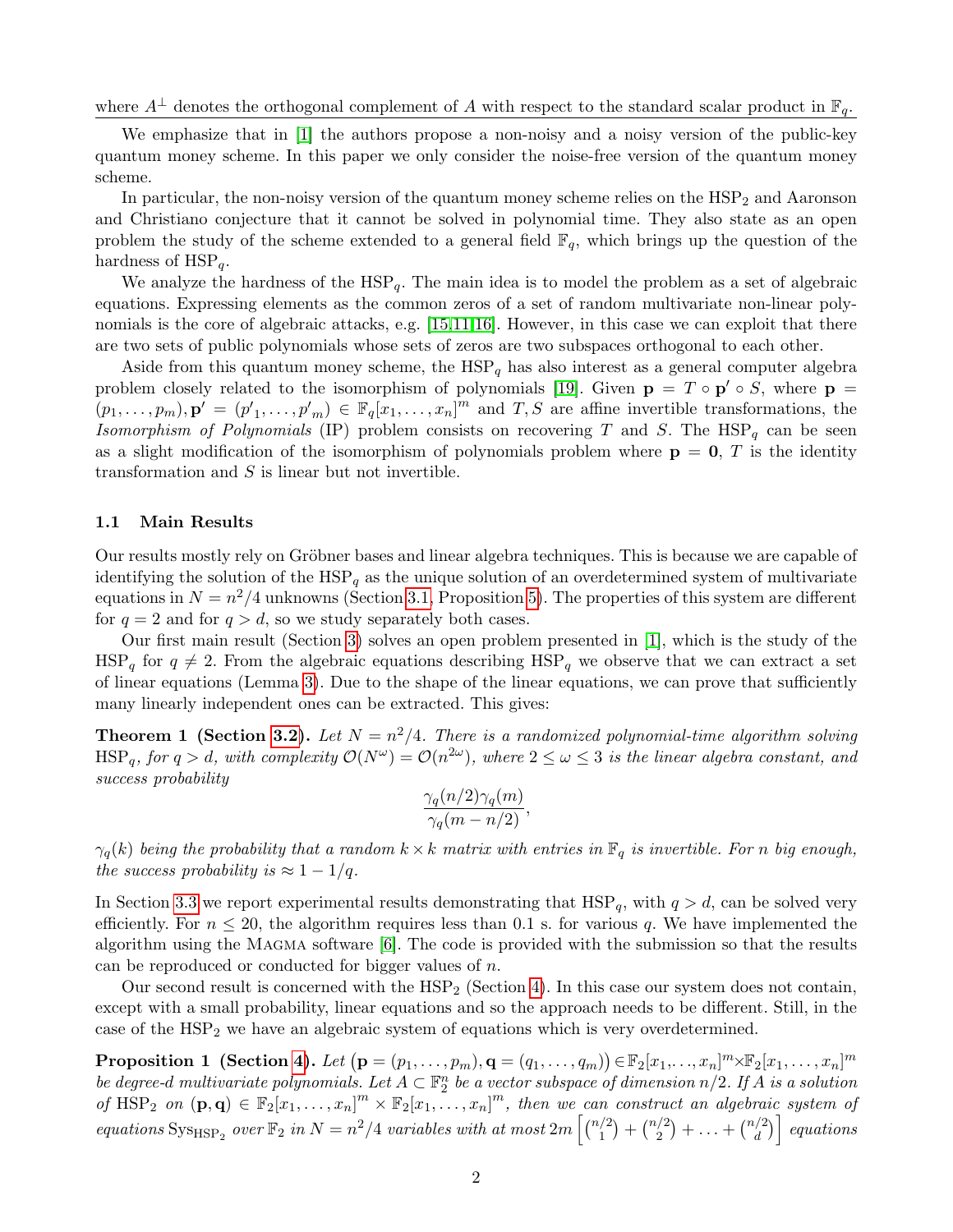such that a systematic basis of A vanishes  $\text{Sys}_{\text{HSP}_2}$  with probability  $\gamma_2(n/2)$ , where  $\gamma_2(n/2)$  denotes the probability that a random  $n/2 \times n/2$  matrix with entries in  $\mathbb{F}_2$  is invertible. For n big enough, this is  $\approx 1/2$ .

So, we can still hope that the computation of a Gröbner basis of the system will be efficient. In Section [4.1](#page-10-0) we run experiments to confirm this intuition. It appears that  $\text{Sys}_{\text{HSP}_2}$  is much easier to solve than a semi-regular system of the same size. The MAGMA code of this part is also provided with the submission. Typically, we can solve in practice  $\text{Sys}_{\text{HSP}_2}$  for  $n \leq 18$  and  $d = 3$  in less than 3 hours (for smaller n, we can solve in few minutes). For  $n = 18$ , we have to solve a system of degree-3 equations with 81 variables. In practice we observed that the maximum degree reached during the computation of a Gröbner basis of  $\text{Sys}_{\text{HSP}_2}$  is bounded above by a small constant. Based on this observation we conjecture then that:

Conjecture [1.](#page-10-1) The degree of regularity is bounded above by  $d+1$ .

If this conjecture is true the following result is obtained:

**Theorem 2.** Let  $N = n^2/4$ . There is a randomized polynomial-time algorithm solving  $HSP_2$  with a complexity of  $\mathcal{O}(N^{\omega(d+1)}) = \mathcal{O}(n^{2\omega(d+1)})$ , where  $2 \leq \omega \leq 3$  is the linear algebra constant, and success probability  $\gamma_2(n/2)$ , where  $\gamma_2(k)$  denotes the probability that a random  $k \times k$  matrix with entries in  $\mathbb{F}_2$ is invertible. For n big enough, the success probability of the algorithm is  $\approx 1/2$ .

To support our assumption we analyze in Section [5](#page-10-2) the structure of  $\text{Sys}_{\text{HSP}_2}$ . We prove a structural property (due to the orthogonality of the hidden subspaces) that allows to obtain equations of degree lower than d from the public polynomials  $\text{Sys}_{\text{HSP}_2}$  by performing simple manipulations on the initial system. In particular:

**Proposition 2.** We can easily generate  $\mathcal{O}(m^2)$  equations of degree d – 1 which are linear combinations of the equations from  $\text{Sys}_{\text{HSP}_2}$ .

This means that a Gröbner computation on  $\text{Sys}_{HSP_2}$  will generate at the very first step many equations of lower degree. This is known as a fall of degree and it is typically a behaviour which is not occurring in a random (i.e. semi-regular) system of equations. So, it is a first step towards proving our conjecture.

## 1.2 Organization of the Paper

In Section [2](#page-2-0) we introduce some notation that will be used throughout the paper, we recall the basics of Gröbner bases and we describe the non-noisy version of the quantum money scheme of  $[1]$ . The first part of Section [3](#page-4-1) is concerned with the general modeling of the  $HSP<sub>q</sub>$  as a system of multivariate non-linear equations, and the second part is dedicated to obtain the algorithm of the first Theorem. Sections [4](#page-9-0) and [5](#page-10-2) are dedicated to the  $HSP<sub>2</sub>$ . In Section [4](#page-9-0) we explain precisely why the behaviour of  $HSP<sub>q</sub>$  is different for  $q = 2$  and for  $q > d$ , we report experimental results and we derive our conjecture which, if true, results in the second Theorem. Section [5](#page-10-2) is the most technical one, in which we explain that equations of degree  $\lt d$  can be obtained due to the orthogonality of the hidden subspaces.

## <span id="page-2-0"></span>2 Preliminaries

We first recall some basics of Gröbner bases as the main tool to approach non-linear systems. Then we describe precisely our target problem and its relation with the quantum money scheme proposed in [\[1\]](#page-14-0). Before that we fix some general notation: we denote by  $\mathbb{F}_q$  the finite field with q elements, we set  $\mathbf{x} = (x_1, \ldots, x_n)$  and  $\mathbb{F}_q[\mathbf{x}] = \mathbb{F}_q[x_1, \ldots, x_n]$  to be the polynomial ring over  $\mathbb{F}_q$  in the unknowns  $x_1, \ldots, x_n$ . We denote by  $M(\mathbb{F}_q[\mathbf{x}])$  the set of monomials in  $\mathbb{F}_q[\mathbf{x}]$ ,  $M(\mathbb{F}_2[\mathbf{x}])$  refers to the set of squarefree monomials in  $\mathbb{F}_2[\mathbf{x}]$  and  $M_s(\mathbb{F}_q[\mathbf{x}])$  refers to the set of monomials of degree s in  $\mathbb{F}_q[\mathbf{x}]$ . As usual,  $\mathcal{M}_{k,\ell}(\mathbb{F}_q)$  denotes the set of  $k \times \ell$  matrices with entries in  $\mathbb{F}_q$ ,  $\mathcal{M}_k(\mathbb{F}_q)$  denotes the square matrices of order k with entries in  $\mathbb{F}_q$ , and  $GL_k(\mathbb{F}_q)$  the set of invertible matrices in  $\mathcal{M}_k(\mathbb{F}_q)$ .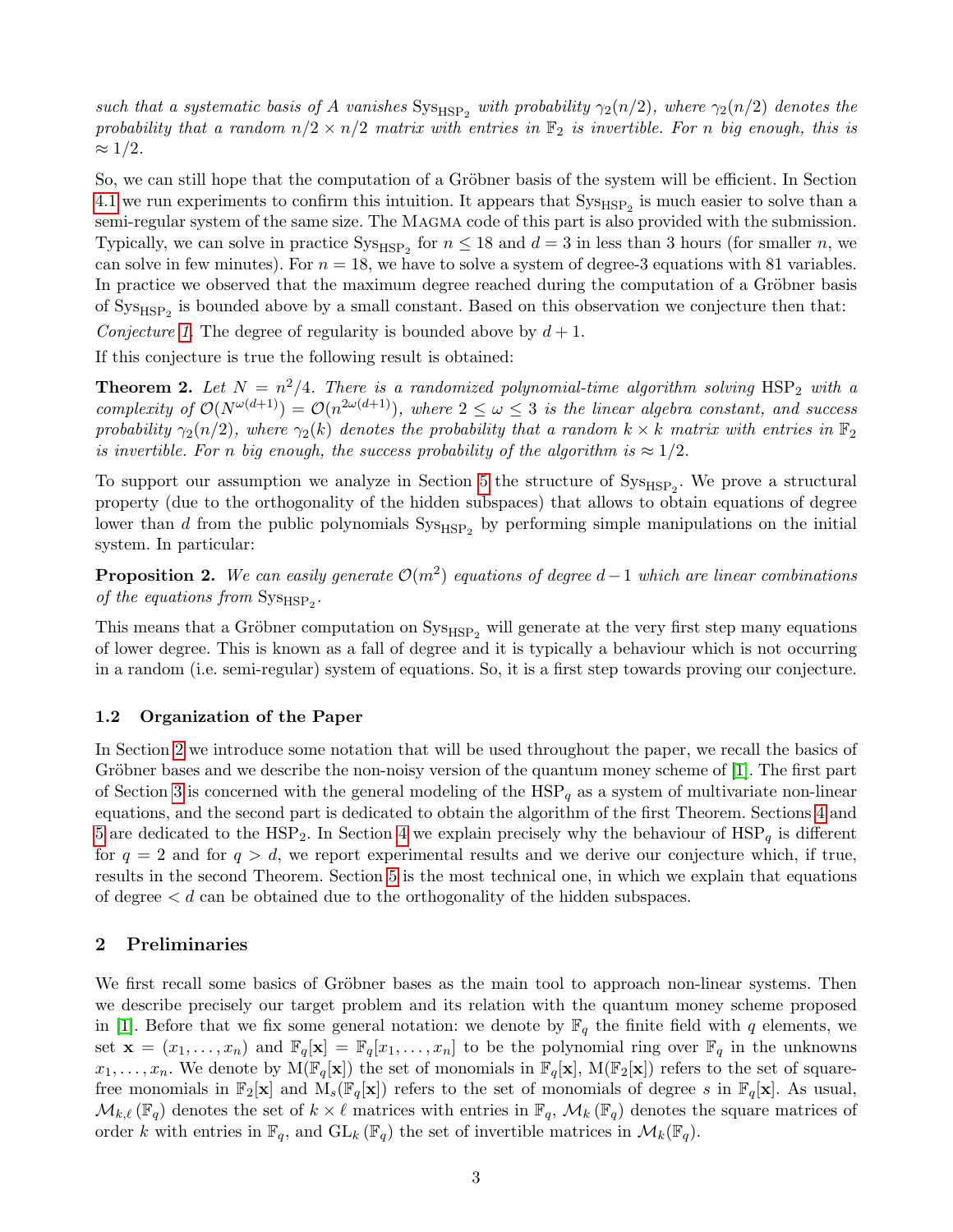#### 2.1 Basics of Computer Algebra

As systems of multivariate non-linear equations are the key component of this work we recall some aspects of Gröbner bases computations [\[10,](#page-14-11)[9,](#page-14-12)[8\]](#page-14-13). Given a polynomial ideal over  $\mathbb{F}_q$ , say  $\mathcal{I} = \langle f_1, \ldots, f_s \rangle =$  $\{\sum_{i=1}^s f_i h_i \mid h_1,\ldots,h_s \in \mathbb{F}_q[\mathbf{x}]\},$  Gröbner bases provide a way to obtain the variety  $V_q(\mathcal{I}) = \{x \in \mathbb{F}_q \mid \mathcal{I}\}$  $f_i(\mathbf{x}) = 0$ , for all  $1 \leq i \leq s$  by transforming the initial generators of the ideal into new generators with better properties, in the sense that computing the variety becomes simpler (this "better" set of generators is precisely the Gröbner basis).

The classic method to compute Gröbner bases is Buchberger's algorithm  $[10,9,8]$  $[10,9,8]$  $[10,9,8]$ , but more efficient methods, such as  $F_4$  [\[13\]](#page-14-14) and  $F_5$  [\[14\]](#page-14-15), have been proposed.  $F_5$  is considered to be one of the most efficient algorithms up to date for computing Gröbner bases. It uses linear algebra techniques and suppresses useless computations carried out in Buchberger's algorithm.

For increasing values of  $\tilde{d}$ , the  $F_5$  algorithm successively reduces to row echelon form matrices of the form

$$
A_{\tilde{d}} = \begin{array}{c} m_1 f_{i_1} \left( \begin{array}{ccc} \ldots & \ldots & \ldots \\ \ldots & \ldots & \ldots \end{array} \right) \\ \ldots & \ldots & \ldots \end{array} \tag{1}
$$

where the columns are indexed by the monomials ordered decreasingly with respect to  $\lt$ , and  $m_j$  are monomials such that  $\deg(m_j f_{i_j}) \leq d$ . At some point, for some d, the reduced row echelon form of the matrix  $A_d$  contains a Gröbner basis. This maximum degree d reached during a  $F_5$  computation is called the *degree of regularity* and it is an important parameter when assessing the running time of a Gröbner basis computation.

Systems verifying certain hypotheses are called semi-regular [\[3,](#page-14-16)[4\]](#page-14-17), and they are interesting due to two reasons. Firstly, because if a system is chosen at random it turns out to be semi-regular with high probability, and secondly because the degree of regularity is known for this kind of systems. In fact, if  $\{f_1,\ldots,f_s\} \subset \mathbb{F}_q[\mathbf{x}]$  is a semi-regular system, where each  $f_i$  has degree  $d_i$ , its degree of regularity is given by the index of the first non-positive coefficient of the power series

<span id="page-3-0"></span>
$$
\sum_{k\geq 0} c_k z^k = \frac{\prod_{i=1}^s (1 - z^{d_i})}{(1 - z)^n}.
$$
\n(2)

The time complexity of computing a Gröbner basis  $[2]$  is roughly given by the time spent carrying out the row echelon reduction of  $A_d$ , which is  $\mathcal{O}((\#A_d)^\omega)$ , where  $2 \leq \omega \leq 3$  is the linear algebra constant. Since the size of the matrix  $A_d$  can be roughly approximated by  $\mathcal{O}(n^d)$ , this gives an overall complexity of  $\mathcal{O}(n^{\omega d})$ .

#### 2.2 Definition of the Problem

From now on we will always assume that  $n$  is even. Recall that we are focusing on analyzing the hardness of the following problem:

Hidden Subspaces Problem  $(HSP_q)$ **Input :**  $p_1, \ldots, p_m, q_1, \ldots, q_m \in \mathbb{F}_q[\mathbf{x}]$  of degree  $d \geq 3$   $(n \leq m \leq 2n)$ . **Find**: a subspace  $A \subset \mathbb{F}_q^n$  of dimension  $n/2$  such that

 $p_i(A) = 0 \,\forall i \in \{1, ..., m\} \text{ and } q_j(A^{\perp}) = 0 \,\forall j \in \{1, ..., m\},$ 

where  $A^{\perp}$  denotes the orthogonal complement of A with respect to the standard scalar product in  $\mathbb{F}_q$ .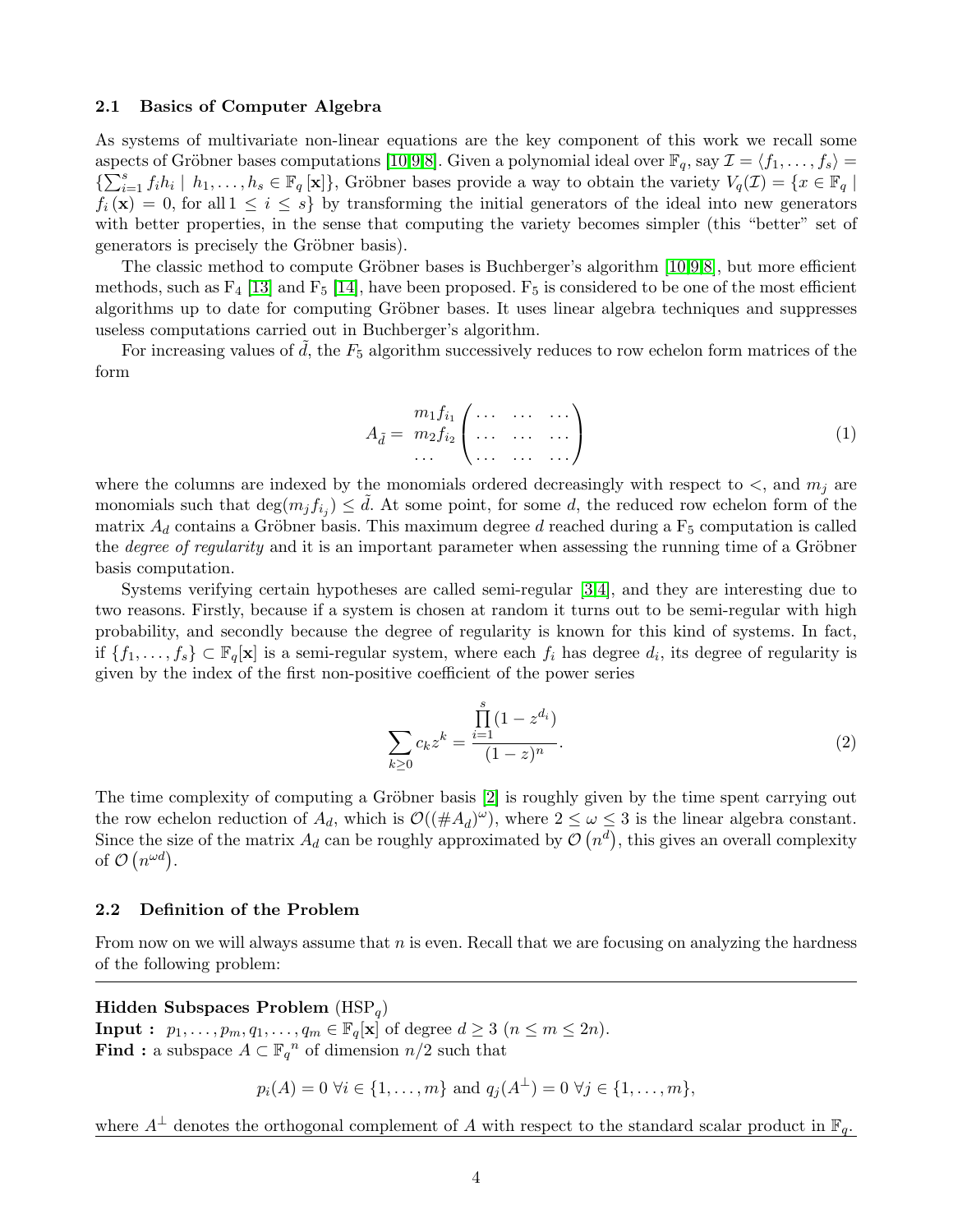As mentioned in the introduction,  $HSP_q$  arises in relation to the security of the non-noisy version of the quantum money scheme proposed in [\[1\]](#page-14-0). The private key of this scheme is a subspace  $A \subset \mathbb{F}_q^n$ , and the polynomials  $p_1, \ldots, p_m \in \mathbb{F}_q[\mathbf{x}]$  (vanishing on A) and  $q_1, \ldots, q_m \in \mathbb{F}_q[\mathbf{x}]$  (vanishing on  $A^{\perp}$ ) are the public key. To output money, the bank queries an oracle to obtain a basis of A and using this description of the subspace it generates a quantum state \$ which is the banknote. The verifying process is based on the fact that it is easy to check whether a given element is a zero of a polynomial or not.

The recovery of A compromises the security of the scheme, so it becomes crucial that the  $HSP<sub>q</sub>$ cannot be easily solved. It is conjectured in  $[1]$  that, for big enough  $d$ , there is no polynomial-time algorithm that solves  $HSP_2$  with success probability  $\Omega(2^{-n/2})$ .

Before proceeding any further we need to detail how the keys are generated. This is specified in [\[1\]](#page-14-0). The generation of a uniformly random subspace is clear by just choosing a full rank matrix in  $\mathcal{M}_{n/2,n}(\mathbb{F}_q)$ . The generation of a uniformly random polynomial vanishing on a given subspace can be done in  $\mathcal{O}(n^d)$ -time:

<span id="page-4-2"></span>**Lemma 1** ([\[1\]](#page-14-0)). Denote by  $I_{d,A}$  the set of polynomials of degree d that vanish on A, by  $e_i \in \mathbb{F}_q^n$  the vector that has a 1 in its *i*-th position and 0 elsewhere, and by E the subspace generated by the vectors  $e_1, \ldots, e_{n/2}$ . We have:

- <span id="page-4-3"></span>1. A polynomial is in  $I_{d,E}$  if and only if each of its monomials is divisible by an element in the set  $\{x_{n/2+1}, \ldots, x_n\}.$
- <span id="page-4-4"></span>2. If L is an invertible linear transformation on  $I_{d,A}$ , the function  $p(x) \to p(xL)$  maps  $I_{d,A}$  to  $I_{d,AL^{-1}}$ .

<span id="page-4-5"></span>Applying this lemma, one can generate polynomials vanishing on the appropriate subspace in the following way:

**Proposition 3.** (Vanishing polynomial) The generation of a uniformly random polynomial of degree d vanishing on a given subspace A consists of the following two steps:

- 1. Generate a polynomial  $p(x)$  of degree d vanishing on E: by lemma  $1(1)$  $1(1)$ , this is done including each monomial of degree d or lower independently and with probability  $1/2$  if it is divisible by an element in the set  $\{x_{n/2+1}, \ldots, x_n\}.$
- 2. Transform the polynomial  $p(x)$  into one vanishing on A: considering the matrix L of change of basis (i.e.,  $E = AL$ ), the polynomial  $p(\mathbf{x}L)$  vanishes on A by lemma [1](#page-4-2)[\(2\)](#page-4-4).

We have performed all our experiments using Proposition [3.](#page-4-5)

# <span id="page-4-1"></span>3 The HSP<sub>q</sub>, for  $q > d$

We analyze the hardness of the  $HSP_q$  for  $q > d$ . This is an open problem in [\[1\]](#page-14-0) that arises when studying the security of the quantum money scheme extended to a general field  $\mathbb{F}_q$ . We conclude that the quantum money scheme extended to  $\mathbb{F}_q$  is not secure for big q. First we show that, with a certain probability, the  $HSP<sub>q</sub>$  can be modeled by a suitable set of non-linear equations. Then we prove that, with very high probability, enough linear equations that are linearly independent can be extracted from it. This results in a randomized polynomial-time algorithm for the  $HSP_q$   $(q > d)$ .

#### <span id="page-4-0"></span>3.1 General Modeling of  $HSP_q$

In this part we show that the  $HSP_q$  can be rather naturally modeled as a set of algebraic equations. The first straightforward modeling presented is however not optimal as it includes many equivalent solutions. We show how we can use the structure of our problem to remove the unnecessary solutions.

<span id="page-4-6"></span>We abuse notation and denote by A either a subspace of  $\mathbb{F}_q^n$  of dimension  $n/2$  or a matrix in  $\mathcal{M}_{n/2,n}(\mathbb{F}_q)$  whose rows are the elements of a basis of the subspace A.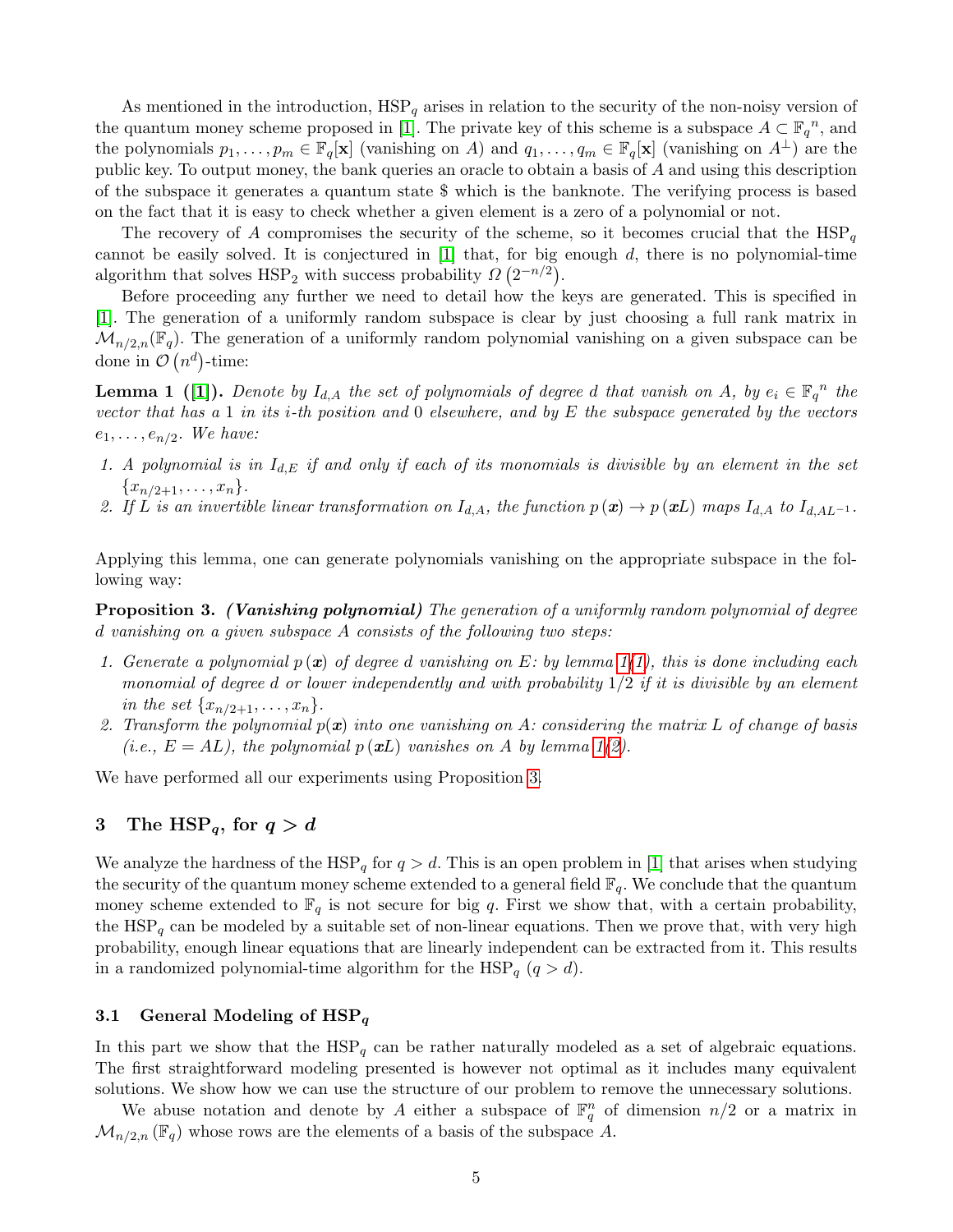**Proposition 4.** Let  $(\mathbf{p} = (p_1, \ldots, p_m), \mathbf{q} = (q_1, \ldots, q_m)) \in \mathbb{F}_q[\mathbf{x}]^m \times \mathbb{F}_q[\mathbf{x}]^m$  be a degree-d instance of  $\text{HSP}_q$ . Let  $(y_1,\ldots,y_{n/2})$  be variables and  $G=(g_{i,j})_{1\leq i\leq n/2,1\leq j\leq n}$ ,  $G^\perp=(g_{i,j}^\perp)_{1\leq i\leq n/2,1\leq j\leq n}$  be formal matrices of size  $n/2 \times n$ . We consider the system:

$$
SysNaiveHSPq = \{ Coeff(pi, t), Coeff(qj, t) | \forall i, j \in \{1, ..., m\}, \forall t \in M (\mathbb{F}_q[y_1, ..., y_{n/2}]) \}
$$
(3)

where Coeff $(p_i, t)$  denotes the coefficient of  $t \in M(\mathbb{F}_q[g_{1,1},...,g_{n/2,n}])$  in  $p_i((y_1,...,y_{n/2}) \cdot G)$  and  $\text{Coeff}(q_j,t)$  the coefficient of  $t \in M(\mathbb{F}_q[g_{1,1}^{\perp},\ldots,g_{n/2,n}^{\perp}])$  in  $q_j((y_1,\ldots,y_{n/2})\cdot G^{\perp})$ . SysNaive<sub>HSP<sub>q</sub></sub> is a system of  $\mathcal{O}(n^{d+1})$  algebraic equations over  $\mathbb{F}_q$  in  $n^2$  variables (the entries of G and  $G^{\perp}$ ).

Let  $A \subset \mathbb{F}_q^n$  be a vector subspace of dimension  $n/2$ . If A is a solution of  $HSP_q$  on  $(\mathbf{p}, \mathbf{q}) \in \mathbb{F}_q[\mathbf{x}]^m \times$  $\mathbb{F}_q[\boldsymbol{x}]^m$  then the components of A and  $A^{\perp}$  vanish all the equations SysNaive<sub>HSPq</sub>.

*Proof.* This is an immediate consequence of the fact that every element of the subspace A (resp.  $A^{\perp}$ ) can be expressed as  $(y_1,\ldots,y_{n/2})A$  (resp.  $(y_1,\ldots,y_{n/2})A^{\perp}$ ). As a consequence, all the coefficients of the polynomials  $p_i((y_1,\ldots,y_{n/2})\cdot A)$  (resp.  $p_i((y_1,\ldots,y_{n/2})\cdot A^{\perp})$  must be equal to zero.

It is easy to see that  $\text{SysNaive}_{\text{HSP}_q}$  has many solutions which are equivalent. If a vector subspace  $A\subset \mathbb{F}_q^n$  is a solution of  $HSP_q$ , then any basis of A will be a solution SysNaive<sub>HSPq</sub>. It is then natural to define a canonical form of the solutions of  $HSP_q$ .

**Lemma 2.** Let  $(\mathbf{p} = (p_1, \ldots, p_m), \mathbf{q} = (q_1, \ldots, q_m)) \in \mathbb{F}_q[\boldsymbol{x}]^m \times \mathbb{F}_q[\boldsymbol{x}]^m$  be a degree-d instance of  $\text{HSP}_q$ . Let  $A\subset \mathbb{F}_{q}^n$  be a vector subspace of dimension  $n/2$ . If  $A$  is a solution of  $\text{HSP}_q$  on  $(\mathbf{p},\mathbf{q})\in \mathbb{F}_q[\boldsymbol{x}]^m\times \mathbb{F}_q[\boldsymbol{x}]^m$ , then for any  $S \in \mathrm{GL}_{n/2}(\mathbb{F}_q)$ ,  $S \cdot A$  is a solution of  $\mathrm{HSP}_q$  on  $(\mathbf{p}, \mathbf{q}) \in \mathbb{F}_q[\mathbf{x}]^m \times \mathbb{F}_q[\mathbf{x}]^m$ .

*Proof.* For all  $i, 1 \leq i \leq m$ ,  $p_i((y_1, \ldots, y_{n/2})S \cdot A) = 0$  holds as a consequence of S being invertible. Also, since  $(SA)^{\perp} = A^{\perp}$  (as  $A^{\perp} (SA)^{T} = A^{\perp} A^{T} S^{T} = 0$  considering that  $A^{\perp} A^{T} = 0$ ), it also holds that  $q_j((y_1, \ldots, y_{n/2})(SA)^{\perp}) = 0$  for all  $j, 1 \le j \le m$ .

A direct consequence of Lemma [2](#page-5-1) is that we can assume, with high probability, that a vector space solution A of HSP<sub>q</sub> is given in systematic form. This is, we can suppose that  $A = (I|G)$ , where  $G \in$  $GL_{n/2}(\mathbb{F}_q)$  and I is the  $n/2 \times n/2$  identity matrix. If A has such a form then  $A^{\perp} = (-G^T | I)$ .

**Fact 1** We recall that the probability that a random matrix in  $\mathcal{M}_n(\mathbb{F}_q)$  is invertible is given by:

<span id="page-5-1"></span>
$$
\gamma_q(n) = \prod_{i=1}^n \left(1 - \frac{1}{q^i}\right).
$$

It is well known that:

<span id="page-5-0"></span>
$$
\lim_{n \to \infty} \gamma_q(n) = 1 - \frac{1}{q} + \mathcal{O}\left(\frac{1}{q^2}\right).
$$

For big values of q,  $\gamma_q(n/2)$  is close to 1, which justifies the restriction on the shape of the subspace A.

We can now improve the modeling thanks to a canonical form of the solutions. We remove all the solutions of  $SysNaive<sub>HSP<sub>q</sub></sub>$  which correspond to equivalent bases. To do so, we generate a similar system of equations but with a smaller number of variables.

**Proposition 5.** Let  $(\mathbf{p} = (p_1, \ldots, p_m), \mathbf{q} = (q_1, \ldots, q_m)) \in \mathbb{F}_q[\boldsymbol{x}]^m \times \mathbb{F}_q[\boldsymbol{x}]^m$  be a degree-d instance of  $\text{HSP}_q$ . Let  $(y_1,\ldots,y_{n/2})$  be variables and  $G=(g_{i,j})_{1\leq i\leq n/2,1\leq j\leq n/2}$  be a formal matrix of size  $n/2\times n/2$ and  $N = n^2/4$ . We consider the system:

$$
Sys_{HSP_q} = \{ Coeff(p_i, t), Coeff(q_j, t) \mid \forall i, j \in \{1, \dots, m\}, \forall t \in M \left( \mathbb{F}_q[y_1, \dots, y_{n/2}] \right) \}
$$
(4)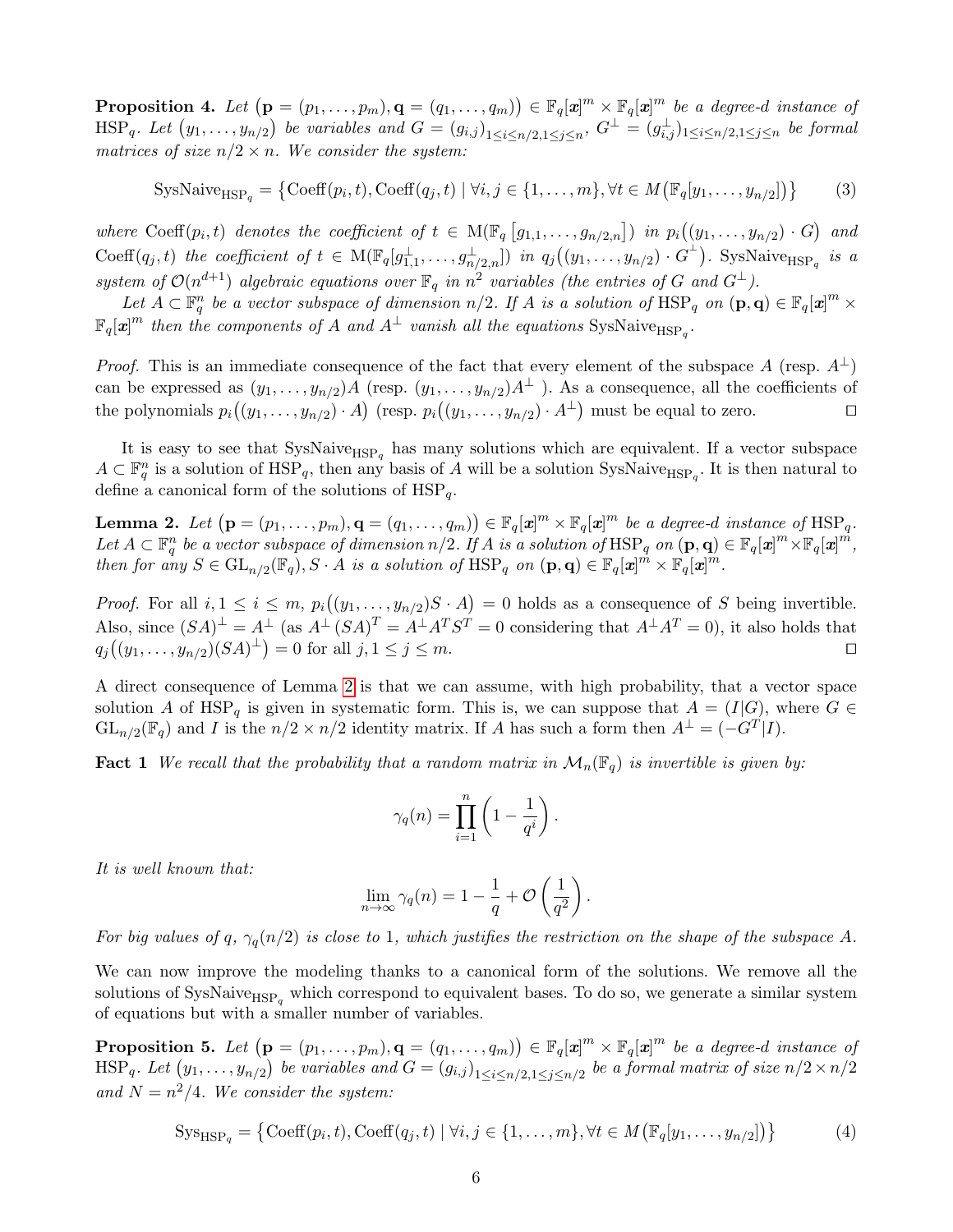where Coeff $(p_i, t)$  denotes the coefficient of  $t \in M(\mathbb{F}_q [g_{1,1}, \ldots, g_{n/2,n/2}])$  in  $p_i((y_1, \ldots, y_{n/2}) \cdot (I|G)),$ and Coeff $(q_j, t)$  the coefficient of  $t \in M(\mathbb{F}_q[g_{1,1}, \ldots, g_{n/2,n/2}])$  in  $q_j((y_1, \ldots, y_{n/2}) \cdot (-G^T|I))$ . Sys<sub>HSP<sub>q</sub></sub> is a system of  $\mathcal{O}(n^{d+1})$  algebraic equations over  $\mathbb{F}_q$  in N variables (the entries of G).

Let  $A \subset \mathbb{F}_q^n$  be a vector subspace of dimension  $n/2$ . If A is a solution of  $HSP_q$  on  $(\mathbf{p}, \mathbf{q}) \in \mathbb{F}_q[\mathbf{x}]^m \times$  $\mathbb{F}_q[x]^m$ , then A admits with probability  $\gamma_q(n/2)$  a basis in systematic form whose components vanish all the equations  $\text{Sys}_{\text{HSP}_q}$ .

*Proof.* This follows easily from Lemma [2](#page-5-1) and Proposition [4.](#page-4-6)

So, Lemma [2](#page-5-1) permitted to divide by 4 the number of variables that we have to consider.

#### <span id="page-6-1"></span>3.2 Randomized Polynomial-Time Algorithm for  $HSP_q$ , with  $q > d$

According to Proposition [5,](#page-5-0) solving  $HSP_q$  is equivalent with high probability (w.h.p) to solve the nonlinear system  $\text{Sys}_{\text{HSP}_q}$ . In this part we show that the non-linear system can be solved in polynomialtime. This is due to the fact that we can extract from  $\text{Sys}_{\text{HSP}_q}$  sufficiently many linear equations that are linearly independent. These sufficiently many equations can be obtained with high probability considering only the polynomials  $p_1, \ldots, p_m$  vanishing on A.

**Lemma 3.** Let  $(\mathbf{p} = (p_1, \ldots, p_m), \mathbf{q} = (q_1, \ldots, q_m)) \in \mathbb{F}_q[\mathbf{x}]^m \times \mathbb{F}_q[\mathbf{x}]^m$  be a degree-d instance of  $\text{HSP}_q$ . Let  $p_i^{(1)}$  $\stackrel{(1)}{i}$  (resp.  $q_i^{(1)}$  $i^{(1)}$ ) be the homogeneous component of degree 1 of  $p_i$  (resp.  $q_i$ ), that is:

<span id="page-6-0"></span>
$$
p_i^{(1)} = \sum_{j=1}^n \lambda_{i,j}^p x_j, \quad \text{where } \lambda_{i,1}, \dots, \lambda_{i,n} \in \mathbb{F}_q,
$$
  

$$
q_i^{(1)} = \sum_{j=1}^n \lambda_{i,j}^q x_j, \quad \text{where } \lambda_{i,1}, \dots, \lambda_{i,n} \in \mathbb{F}_q.
$$

For  $i \in \{1, \ldots, m\}$  and  $k \in \{1, \ldots, n/2\}$ , the linear equations:

<span id="page-6-2"></span>
$$
\begin{cases} \sum\limits_{j=1}^{n/2}\lambda_{i,j+n/2}^{p}g_{k,j}+\lambda_{i,k}^{p}\\ \sum\limits_{j=1}^{n/2}-\lambda_{i,j}^{q}g_{j,k}+\lambda_{i,k+n/2}^{q} \end{cases}
$$

are in  $\text{Sys}_{\text{HSP}_q}$ .

*Proof.* Let  $G = (g_{i,j})_{1 \leq i,j \leq n/2}$  be a formal matrix. If we expand the products  $(y_1, \ldots, y_{n/2})(I|G)$  and  $(y_1, \ldots, y_{n/2})$  $(-G^T | I)$ , we can see that  $\text{Sys}_{HSP_q}$  is obtained from the coefficients of:

$$
\begin{cases}\np_i\left(y_1,\ldots,y_{n/2},\sum_{t=1}^{n/2}g_{t,1}y_t,\ldots,\sum_{t=1}^{n/2}g_{t,n/2}y_t\right),\forall i, 1\leq i\leq m, \\
q_j\left(\sum_{t=1}^{n/2}-g_{1,t}y_t,\ldots,\sum_{t=1}^{n/2}-g_{n/2,t}y_t,y_1,\ldots,y_{n/2}\right),\forall j, 1\leq j\leq m.\n\end{cases}\n\tag{5}
$$

Since  $q > d$  and so there are no reductions modulo the field equations, it is clear that the equations Coeff $(p_i, y_1), \ldots, \text{Coeff}(p_i, y_{n/2}), \text{Coeff}(q_i, y_1), \ldots, \text{Coeff}(q_i, y_{n/2})$  are linear for all  $i \in \{1, \ldots, m\}$ . Taking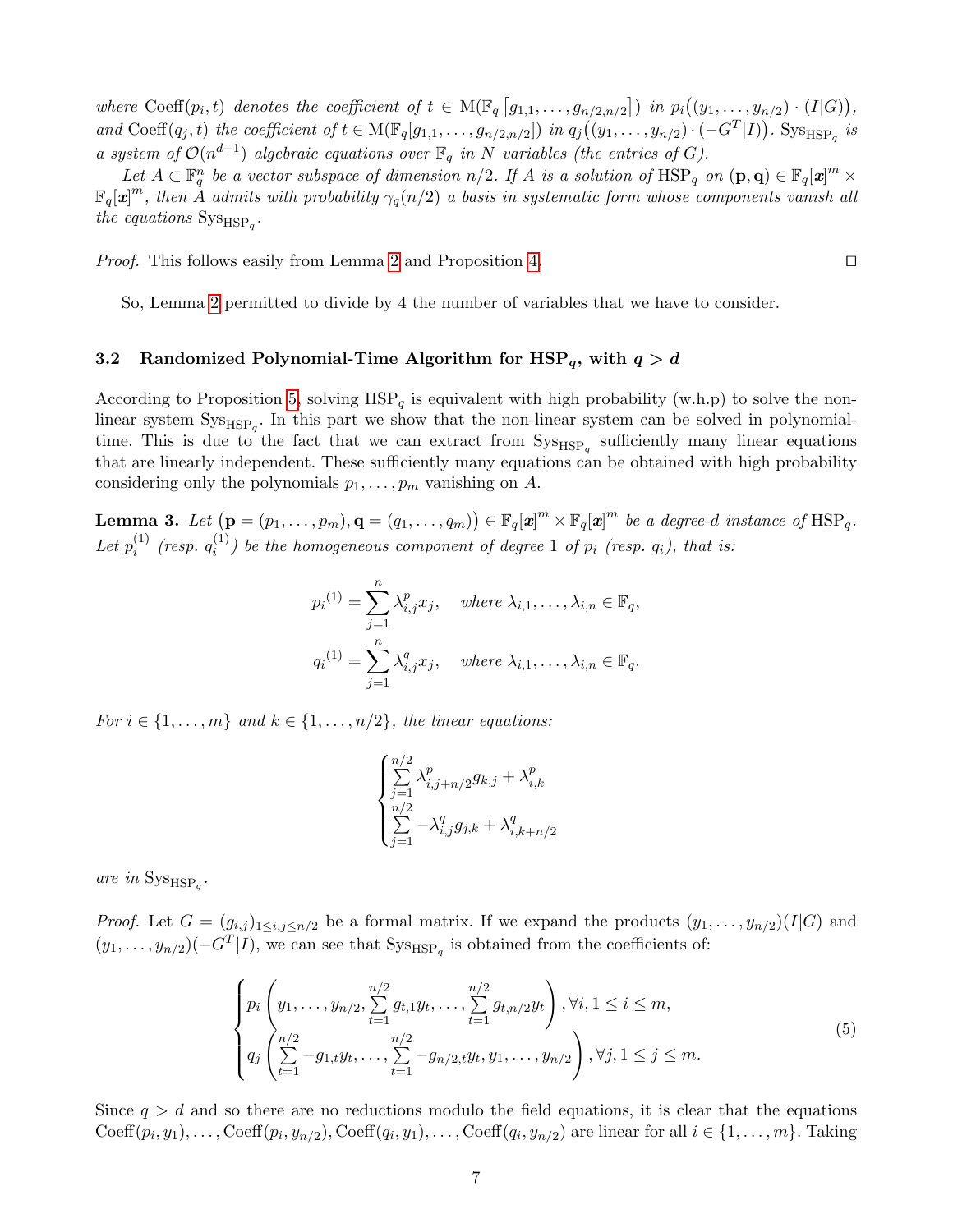into account the expressions of  $p_i^{(1)}$  $i^{(1)}$  and  $q_i^{(1)}$  $i_i^{(1)}$  as well as [\(5\)](#page-6-2), we have that for  $k = 1, 2, ..., n/2$ :

$$
\text{Coeff}(p_i, y_k) = \lambda_{i,k}^p + \sum_{j=1}^{n/2} \lambda_{i,j+n/2}^p g_{k,j},
$$
  

$$
\text{Coeff}(q_i, y_k) = \lambda_{i,k+n/2}^q - \sum_{j=1}^{n/2} \lambda_{i,j}^q g_{j,k},
$$
as required.

Let  $N = n^2/4$ . Since  $m \geq n$ , the system of linear equations in Lemma [3](#page-6-0) is already overdetermined with at most  $2mn/2 = mn \geq 4N$  linear equations versus N unknowns. We show now that among these (at most)  $mn$  linear equations there are, with high probability, at least  $N$  linearly independent ones, enough to solve it.

**Lemma 4.** Let  $(\mathbf{p} = (p_1, \ldots, p_m), \mathbf{q} = (q_1, \ldots, q_m)) \in \mathbb{F}_q[\mathbf{x}]^m \times \mathbb{F}_q[\mathbf{x}]^m$  be a degree-d instance of  $\text{HSP}_q$ . With probability  $\frac{\gamma_q(m)}{\gamma_q(m-n/2)}$ , we can extract from  $\text{Sys}_{\text{HSP}_q}$  at least  $N = n^2/4$  linear equations that are linearly independent.

*Proof.* The  $mn \times N$  matrix of coefficients associated to the linear system specified in Lemma [3,](#page-6-0) whose columns are the unknowns  $g_1, \ldots, g_{n/2}, \ldots, g_{N-n/2}, \ldots, g_N$ , is the following:

$$
\begin{pmatrix}\n\dots & \dots & \dots & \dots & \dots & \dots & \dots & \dots \\
\lambda_{i,n/2+1}^p & \lambda_{i,n}^p & 0 & \dots & 0 & \dots & 0 & \dots & 0 \\
0 & \dots & 0 & \lambda_{i,n/2+1}^p & \dots & \lambda_{i,n}^p & \dots & 0 & \dots & 0 \\
\vdots & \dots & \dots & \dots & \dots & \dots & \dots & \dots & \dots & \dots \\
0 & \dots & 0 & 0 & \dots & 0 & \dots & \lambda_{i,n/2+1}^p & \dots & \lambda_{i,n}^p \\
\vdots & \dots & \dots & \dots & \dots & \dots & \dots & \dots & \dots & \dots \\
0 & \dots & \dots & \dots & \dots & \dots & \dots & \dots & \dots & \dots \\
0 & \dots & \dots & \dots & \dots & \dots & \dots & \dots & \dots & \dots \\
0 & \dots & \dots & \dots & \dots & \dots & \dots & \dots & \dots & \dots \\
0 & \dots & \dots & \dots & \dots & \dots & \dots & \dots & \dots & \dots & \dots \\
0 & \dots & \dots & \dots & \dots & \dots & \dots & \dots & \dots & \dots & \dots & \dots\n\end{pmatrix}
$$

We restrict our attention to the following  $mn/2 \times N$  submatrix containing the equations Coeff $(p_i, y_j)$ only, for  $i \in \{1, ..., m\}$  and  $j \in \{1, ..., n/2\}$ :

> . . . . . . . . . . . . . . . . . . . . . . . . . . . . . .  $\begin{array}{c} \hline \end{array}$  $\lambda_{i,n/2+1}^p \ldots \lambda_{i,n}^p$  0 ... 0 ... 0 ... 0  $\begin{matrix} 0 & \ldots & 0 & \lambda^p_{i,n/2+1} & \ldots & \lambda^p_{i,n} & \ldots & 0 & \ldots & 0 \end{matrix}$ . . . . . . . . . . . . . . . . . . . . . . . . . . . . . .  $0 \quad \dots \quad 0 \quad 0 \quad \dots \quad 0 \quad \dots \lambda_{i,n/2+1}^p \dots \lambda_{i,n}^p$ . . . . . . . . . . . . . . . . . . . . . . . . . . . . . .  $\setminus$  $\begin{array}{c} \hline \end{array}$ ,

We see that due to its particular shape it has rank N if there exists an  $n/2 \times n/2$  invertible submatrix in the following  $m \times n/2$  matrix:

<span id="page-7-0"></span>
$$
\begin{pmatrix}\n\lambda_{1,n/2+1}^p & \lambda_{1,n/2+2}^p & \dots & \lambda_{1,n}^p \\
\lambda_{2,n/2+1}^p & \lambda_{2,n/2+2}^p & \dots & \lambda_{2,n}^p \\
\vdots & \vdots & \ddots & \vdots \\
\lambda_{m,n/2+1}^p & \lambda_{m,n/2+2}^p & \dots & \lambda_{m,n}^p\n\end{pmatrix}.
$$
\n(6)

.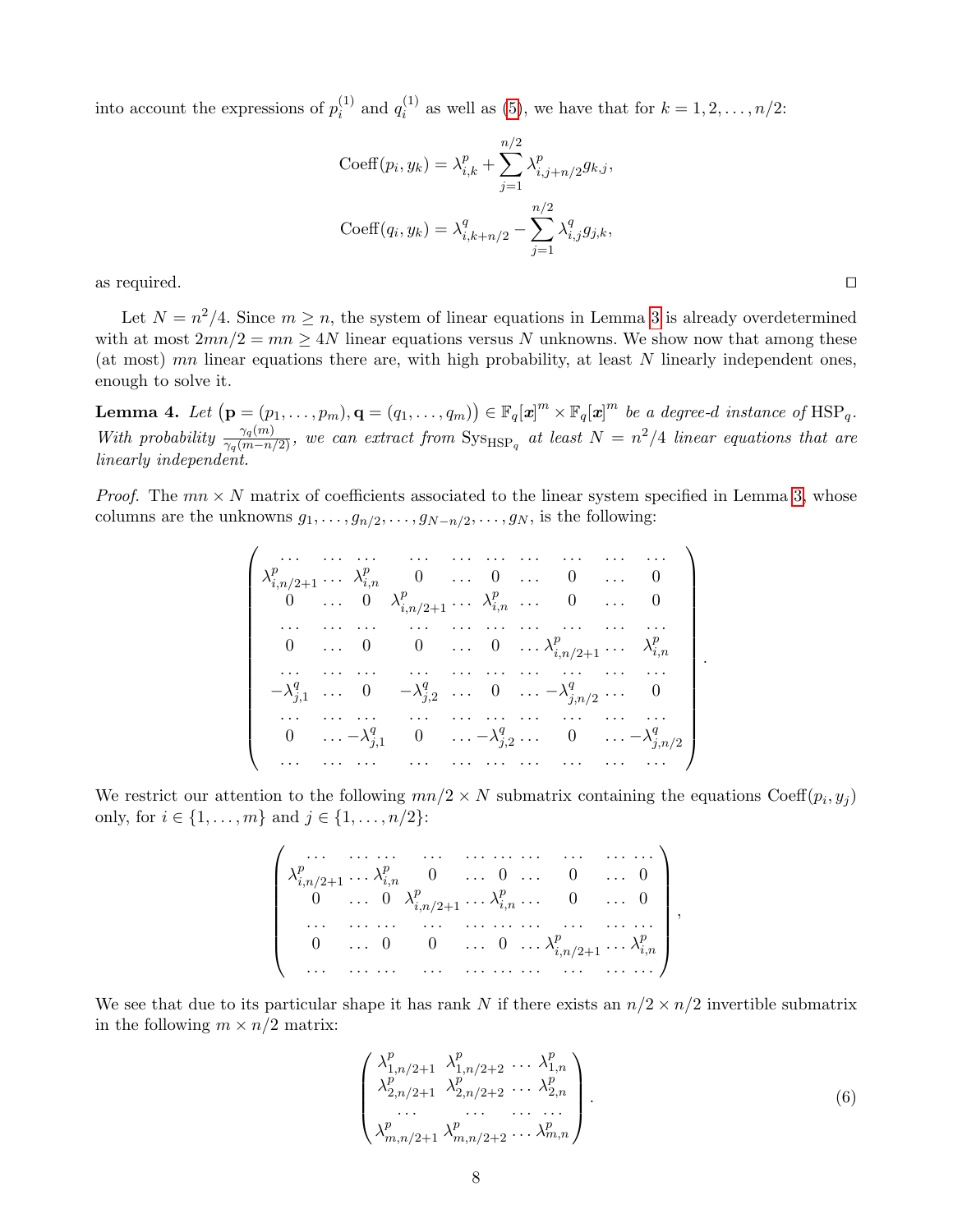this is, if the matrix [\(6\)](#page-7-0) is of maximum rank. Since the coefficients of the matrix are uniformly random, the probability that an  $m \times n/2$  matrix has maximum rank is, according to [\[7\]](#page-14-19), precisely

<span id="page-8-1"></span>
$$
\frac{\left(1-\frac{1}{q}\right)\dots\left(1-\frac{1}{q^m}\right)}{\left(1-\frac{1}{q}\right)\dots\left(1-\frac{1}{q^{m-n/2}}\right)}=\frac{\gamma_q(m)}{\gamma_q(m-n/2)}.
$$

Considering that the shape of A is of the restricted form we assumed with probability  $\gamma_q(n/2)$  and that the system above can be solved successfully with probability  $\frac{\gamma_q(m)}{\gamma_q(m-n/2)}$ , the following theorem sums up the results of this section:

**Theorem 3.** Let  $q > d$ . There is a randomized polynomial-time algorithm solving  $HSP_q$  in:

 $\mathcal{O}(n^{2\omega}),$ 

where  $2 \leq \omega \leq 3$  is the linear algebra constant, and with success probability

$$
\frac{\gamma_q(n/2)\gamma_q(m)}{\gamma_q(m-n/2)}.
$$

The success probability of our algorithm can be asymptotically approximated by  $1 - 1/q$ .

*Proof.* The algorithm to solve  $HSP_q$  is the following:

**Input:**  $p_1, \ldots, p_m, q_1, \ldots, q_m \in \mathbb{F}_q[\mathbf{x}]$  of degree  $d \geq 3$ . Construct the first set of equations of the linear system of Lemma [3.](#page-6-0) Solve it.

Return this solution.

Taking into account that 
$$
\gamma_q(n) = \prod_{i=1}^n \left(1 - \frac{1}{q^i}\right)
$$
 and that  $\lim_{n \to \infty} \gamma_q(n) = 1 - \frac{1}{q} + \mathcal{O}\left(\frac{1}{q^2}\right)$ ,

$$
\lim_{n \to \infty} \frac{\gamma_q(n/2)\gamma_q(m)}{\gamma_q(m - n/2)} = 1 - \frac{1}{q} + \mathcal{O}\left(\frac{1}{q^2}\right)
$$

follows, and so the asymptotic success probability of our algorithm increases as we increase q.  $\Box$ 

#### <span id="page-8-0"></span>3.3 Experimental Results

We report here our experimental results for  $HSP_q$ , with  $q > d$ , obtained with the algorithm of Theorem [3.](#page-8-1) We have implemented the algorithm using the MAGMA software [\[6\]](#page-14-10). In the tables below,  $NextPrime(k)$ is the Magma function that outputs the least prime number greater than  $k$ . Also, Time<sub>gen</sub> is the time needed to generate the instances, and Time is the time spent solving the linear system. Finally,  $N = n^2/4$ is the number of unknowns in the linear system.

As expected from Theorem [3](#page-8-1) the algorithm is very efficient. Note that even for small  $q$ , all experiments performed succeeded as the probability of obtaining sufficiently many linearly independent linear equations,  $\gamma_q(m)/\lambda_q(m - n/2)$ , tends to 1 very quickly even for small values of q. Note that the running time of our algorithm is clearly dominated by the time spent in generating the instance. This is done in polynomial time<sup>[5](#page-8-2)</sup>, so we can infer from the experiments that the algorithm runs in polynomial time, which is coherent with the theoretical results obtained.

<span id="page-8-2"></span>Note that the generation of the instance is rather slow in practice, probably due to a non-optimal implementation of the Evaluate function in Magma for symbolic polynomials.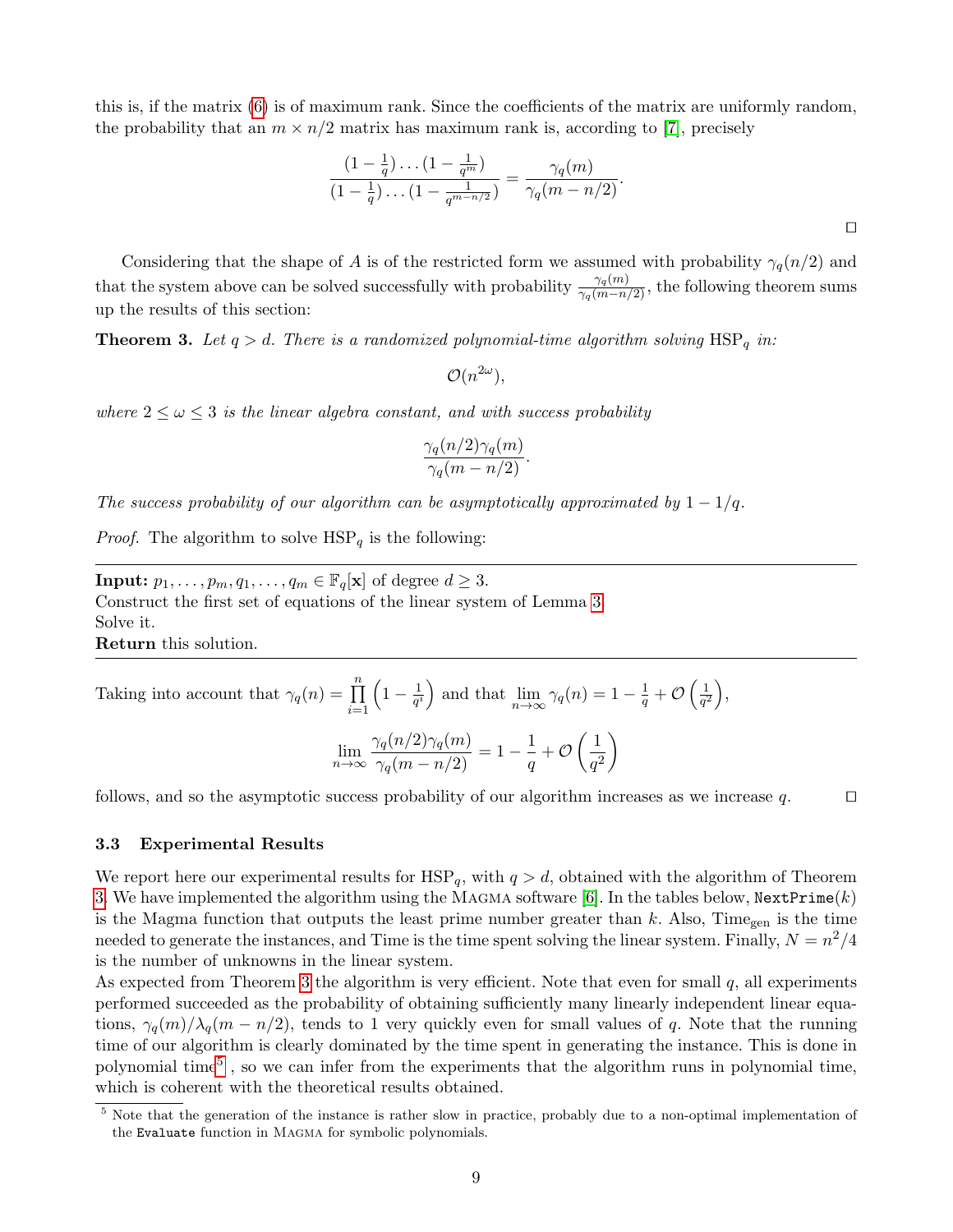| $d=3$          |                                      |                  |                              |                            |             |  |  |  |  |
|----------------|--------------------------------------|------------------|------------------------------|----------------------------|-------------|--|--|--|--|
| $\overline{n}$ | q                                    | $\boldsymbol{N}$ | $[\text{Time}_{\text{gen}}]$ |                            | Time Memory |  |  |  |  |
| 10             | 5                                    | 25               | 1 <sub>s</sub>               | 0.00 s.                    | 13MB        |  |  |  |  |
| 12             | 5                                    | 36               | 2s                           | 0.00 s.                    | 12MB        |  |  |  |  |
| 20             | 5                                    | 100              | 135.1 s                      | $\vert 0.02 \vert s \vert$ | 481MB       |  |  |  |  |
|                | $ 10 $ NextPrime $(2^{16})$          | 25               | 1 <sub>s</sub>               | 0.00 s                     | 11MB        |  |  |  |  |
|                | $\sqrt{12 \text{NextPrime}}(2^{16})$ | 36               | 4s                           | 0.00 s                     | 12MB        |  |  |  |  |
|                | $ 20 $ NextPrime $(2^{16})$          | 100              | 244.7 s                      | $0.03$ s                   | 77MB        |  |  |  |  |

| $d=4$            |                                         |    |                                      |          |               |  |  |  |  |
|------------------|-----------------------------------------|----|--------------------------------------|----------|---------------|--|--|--|--|
| $\boldsymbol{n}$ | q                                       | N  | Time <sub>gen</sub>                  |          | Time   Memory |  |  |  |  |
| 10 <sup>1</sup>  | 5                                       | 25 | 8 s                                  | 0.00 s   | 16MB          |  |  |  |  |
| 12               | 5                                       | 36 | 40 s                                 | $0.00$ s | 16MB          |  |  |  |  |
|                  | $10$  NextPrime( $2^{16}$ )             | 25 | 18 <sub>s</sub>                      | 0.0 s    | 22MB          |  |  |  |  |
|                  | $12$ NextPrime $(2^{16})$               | 36 | 107 s                                | 0.0 s    | 22MB          |  |  |  |  |
|                  | $20\overline{\text{NextPrime}}(2^{16})$ |    | $ 100 5154.050$ s $ 0.02$ s $ 300MB$ |          |               |  |  |  |  |

## <span id="page-9-0"></span>4 An Efficient Algorithm for Solving HSP<sub>2</sub>

We consider in this part the special case of  $HSP_2$ . As in Proposition [5,](#page-5-0) we can model  $HSP_2$  by a set of algebraic equations. However, the system for  $q = 2$  will have a different structure than  $\text{Sys}_{\text{HSP}_q}$  due to reductions modulo the field equations that we now have to consider. In particular, it is no longer possible to extract linear equations. As a consequence, we have to adopt a different strategy for solving  $HSP<sub>2</sub>$ . First we adapt the modeling for  $HSP<sub>2</sub>$  adding the field equations:

<span id="page-9-1"></span>**Proposition 6.** Let  $(\mathbf{p} = (p_1, \ldots, p_m), \mathbf{q} = (q_1, \ldots, q_m)) \in \mathbb{F}_2[\mathbf{z}]^m \times \mathbb{F}_2[\mathbf{z}]^m$  be a degree-d instance of  $\text{HSP}_2$ . Let  $(y_1, \ldots, y_{n/2})$  be variables and  $G = (g_{i,j})_{1 \leq i,j \leq n/2}$  be a formal matrix and  $N = n^2/4$ . We consider the system:

$$
Sys_{HSP_2} = \{ Coeff(p_i, t), Coeff(q_j, t) \mid \forall i, j \in \{1, ..., m\}, \forall t \in M \left( \mathbb{F}_2[y_1, ..., y_{n/2}] \right) \} \cup \{ g_{i,j}^2 - g_{i,j} \mid 1 \le i, j \le n/2 \}
$$
(7)

where Coeff $(p_i, t)$  denotes the coefficient of  $t \in M(\mathbb{F}_2[g_{1,1},...,g_{n/2,n/2}])$  in  $p_i((y_1,...,y_{n/2}) \cdot (I|G)),$ and Coeff $(q_j, t)$  the coefficient of  $t \in M(\mathbb{F}_2[g_{1,1},...,g_{n/2,n/2}])$  in  $q_j((y_1,...,y_{n/2})\cdot (G^T|I))$ . Sys<sub>HSP<sub>2</sub></sub> is a system of at most  $2m\left[\binom{n/2}{1}\right]$  $\binom{1}{1} + \binom{n/2}{2}$  $\binom{1}{2} + \ldots + \binom{n/2}{d}$  $\left\{ \begin{matrix} \mathcal{A} \ d \end{matrix} \right\}$  algebraic equations over  $\mathbb{F}_2$  in  $N$  variables (the entries of G).

Let  $A \subset \mathbb{F}_2^n$  be a vector subspace of dimension  $n/2$ . If A is a solution of  $HSP_2$  on  $(\mathbf{p}, \mathbf{q}) \in \mathbb{F}_2[\mathbf{x}]^m \times$  $\mathbb{F}_2[\pmb{x}]^m$ , then  $\tilde{A}$  admits with probability  $\gamma_2(n/2)$  a basis in systematic form whose components vanish all the equations  $\text{Sys}_{\text{HSP}_2}$ .

Proof. Direct application of Proposition [5](#page-5-0) and the fact that

$$
#(\mathbb{M}(\mathbb{F}_2[y_1,\ldots,y_{n/2}]) = \binom{n/2}{1} + \ldots + \binom{n/2}{d}.
$$

Note that the equations of  $\text{Sys}_{\text{HSP}_2}$  are of degree d with high probability for big enough parameters. Indeed, let  $G = (g_{i,j})_{1 \leq i,j \leq n/2}$  be a formal matrix of size  $n/2 \times n/2$  and recall that  $\text{Sys}_{\text{HSP}_2}$  is obtained from the coefficients of:

$$
\left\{\n\begin{aligned}\np_i\left(y_1,\ldots,y_{n/2},\sum_{t=1}^{n/2} g_{t,1}y_t,\ldots,\sum_{t=1}^{n/2} g_{t,n/2}y_t\right),\forall i, 1 \leq i \leq m, \\
q_j\left(\sum_{t=1}^{n/2} -g_{1,t}y_t,\ldots,\sum_{t=1}^{n/2} -g_{n/2,t}y_t,y_1,\ldots,y_{n/2}\right),\forall j, 1 \leq j \leq m.\n\end{aligned}\n\right.
$$

Since we reduce modulo the field equations, the coefficient of a linear term is obtained from the linear terms of  $p_i$  and  $q_j$  but also from the coefficients of higher degree terms reduced modulo the field equations. So, it is expected with a high probability that  $\text{Sys}_{\text{HSP}_2}$  has no linear equations.

However, although  $\text{Sys}_{\text{HSP}_2}$  is non-linear it is greatly overdetermined. Thus we can expect that computing a Gröbner basis of  $\mathrm{Sys}_{\mathrm{HSP}_2}$  can still be done efficiently.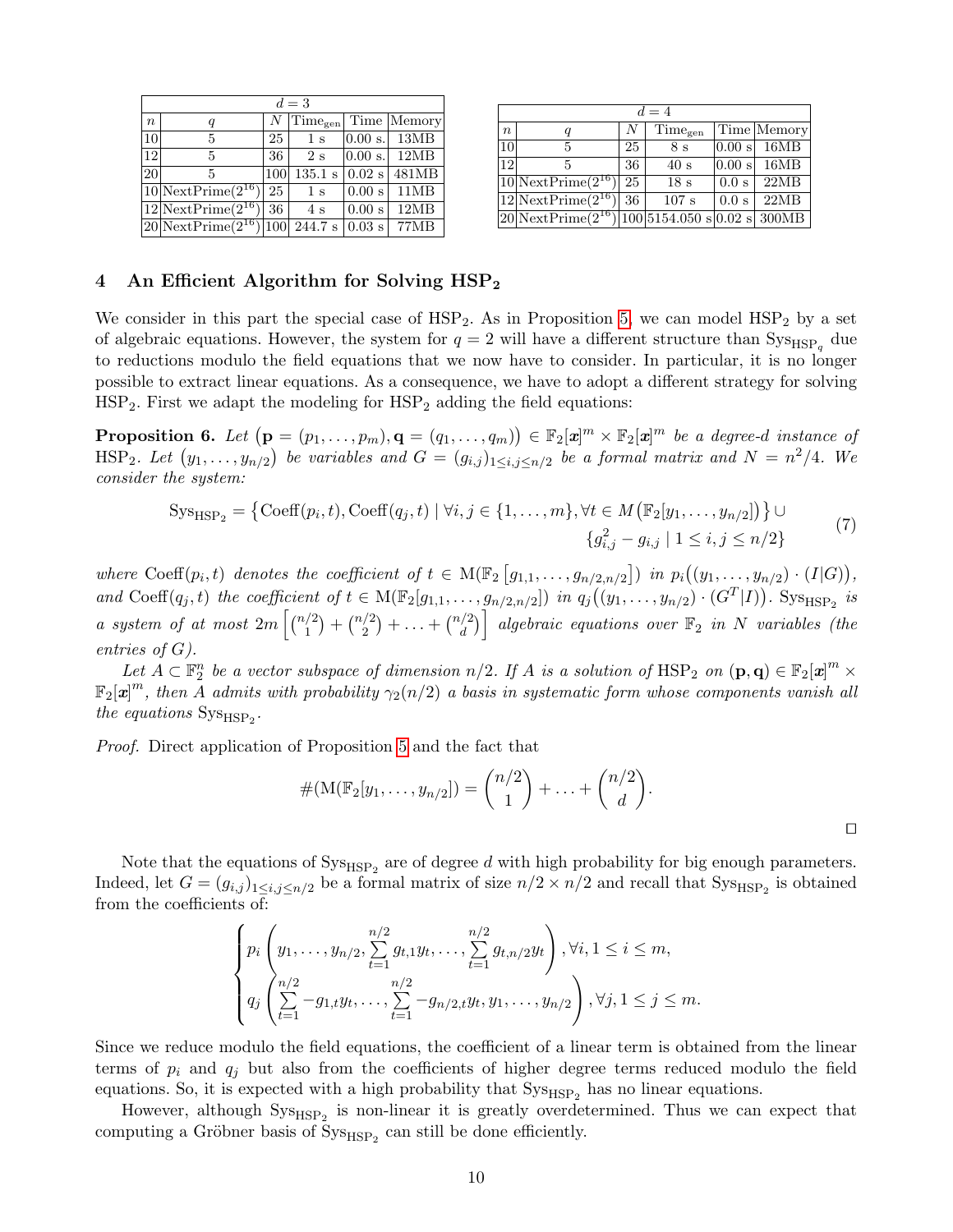#### <span id="page-10-0"></span>4.1 Experimental results and Interpretation

The goal of this part is to show that  $Sys_{HSP_2}$  is indeed much easier to solve than a semi-regular system of the same size. Recall that if a system is semi-regular, its degree of regularity is given by the first non-positive coefficient of the power series specified in [\(2\)](#page-3-0).

We report experiments run on a 2.93 GHz Intel PC with 128 Gb. of RAM with the MAGMA software [\[6\]](#page-14-10) (V2.19-1) for the most disadvantageous choice of parameters (this is,  $m = n$ ). We recall that MAGMA implements the  $F_4$  algorithm ([\[13\]](#page-14-14)) for computing Gröbner bases.

The notation used in the table is the following: n the number of variables of the public polynomials,  $N = n^2/4$  is the number of unknowns of the system in proposition [6,](#page-9-1) U<sub>eqs</sub> is the upper bound on the number of equations as specified in proposition [6,](#page-9-1)  $d_{reg}$  is the degree of regularity observed in practice, and  $d_{reg}^{sg}$  is the theoretical degree of regularity treating the system as if it was semi-regular. The first

| $d=3$            |           |                                                            |   |   |                    |        |  |  |
|------------------|-----------|------------------------------------------------------------|---|---|--------------------|--------|--|--|
| $\boldsymbol{n}$ |           | $U_{\text{eqs}} d_{\text{reg}}^{\text{sg}} d_{\text{reg}}$ |   |   | Time               | Memory |  |  |
|                  | <b>16</b> | 224                                                        |   | 3 | 1 <sub>s</sub>     | 17MB   |  |  |
|                  | 10 25     | 500                                                        | 5 | 3 | 1 <sub>s</sub>     | 20MB   |  |  |
|                  | 12 36     | 984                                                        | 5 | 3 | 2s                 | 55MB   |  |  |
|                  |           | 14 49 1764                                                 | 5 | 4 | 136 s              | 3Gb    |  |  |
|                  |           | 16 64 2944                                                 | 6 | 4 | $2.30 \text{ min}$ | 8GB    |  |  |
|                  |           | 18 81 4725                                                 |   | 4 | 2h20               | 80GB   |  |  |

| $d=4$ |                 |                                                                         |   |   |                  |        |  |  |
|-------|-----------------|-------------------------------------------------------------------------|---|---|------------------|--------|--|--|
|       |                 | $n N \mathrm{U}_{\mathrm{eqs}} d_{\mathrm{reg}}^{\mathrm{sg}} d_{reg} $ |   |   | Time             | Memory |  |  |
| 8     | 16 <sup>1</sup> | 240                                                                     | 6 |   | $1\mathrm{s}$    | 20MB   |  |  |
|       |                 | 10 25 600                                                               | 6 | 4 | 1 s              | 50MB   |  |  |
|       |                 | 12 36 1344                                                              | 7 | 5 | 38 <sub>s</sub>  | 840MB  |  |  |
|       |                 | 14 49 2744                                                              | 8 | 5 | $66 \text{ min}$ | $8$ GB |  |  |

thing we observe is that the number of equations of our system coincides with the upper bound for the maximum number of possible equations. The experiments show that solving these systems is easier than if they were random: the degree of regularity observed in practice is indeed lower than the expected one, which suggests that there is an underlying structure that can be exploited. Furthermore, the degree of regularity stays bounded, so we conjecture the following:

<span id="page-10-1"></span>Conjecture 1. The degree of regularity is bounded above by  $d+1$ .

If our conjecture is true, there is a randomized polynomial-time algorithm for  $HSP<sub>2</sub>$  as follows:

Theorem 4. Assuming Conjecture [1,](#page-10-1) there is a randomized polynomial-time algorithm (the computation of a Gröbner basis) solving degree-d instances of  $HSP<sub>2</sub>$  with a complexity of

 $\mathcal{O}(n^{2\omega(d+1)}),$ 

where  $2 \leq \omega \leq 3$  is the linear algebra constant, and success probability  $\gamma_2(n/2)$ .

### <span id="page-10-2"></span>5 Structural Low Degree Equations

The goal of this part is to provide theoretical arguments supporting Conjecture [1.](#page-10-1) That is, we show that the system of algebraic equations of Proposition [6](#page-9-1) has a very particular structure. We prove that suitable linear combinations of the equations will lead to equations of a lower degree. This is actually the first computation performed by a Gröbner basis algorithm on the system of Proposition [6.](#page-9-1) As a consequence, solving the system of degree d-equations from Proposition [6](#page-9-1) reduces to solve a system with equations of degree d and degree  $d-1$ . This is typically a behaviour which is not occurring in a random (i.e. semi-regular) system of equations and so it is a first step towards proving Conjecture [1.](#page-10-1)

Let  $(p, q) \in \mathbb{F}_2[\mathbf{x}] \times \mathbb{F}_2[\mathbf{x}]$  be polynomials of degree d such that p vanishes on a vector subspace  $A \subset \mathbb{F}_2^n$  of dimension  $n/2$  and q vanishes on the orthogonal space  $A^{\perp}$ . Let  $N_d = \binom{n/2}{d}$  $\binom{d}{d}$ . We order lexicographically the monomials of degree d in the rings

$$
\mathbb{F}_2 \left[ y_1, \ldots, y_{n/2} \right], \mathbb{F}_2 \left[ x_{n/2+1}, \ldots, x_n \right], \text{ and } \mathbb{F}_2 \left[ x_1, \ldots, x_{n/2} \right].
$$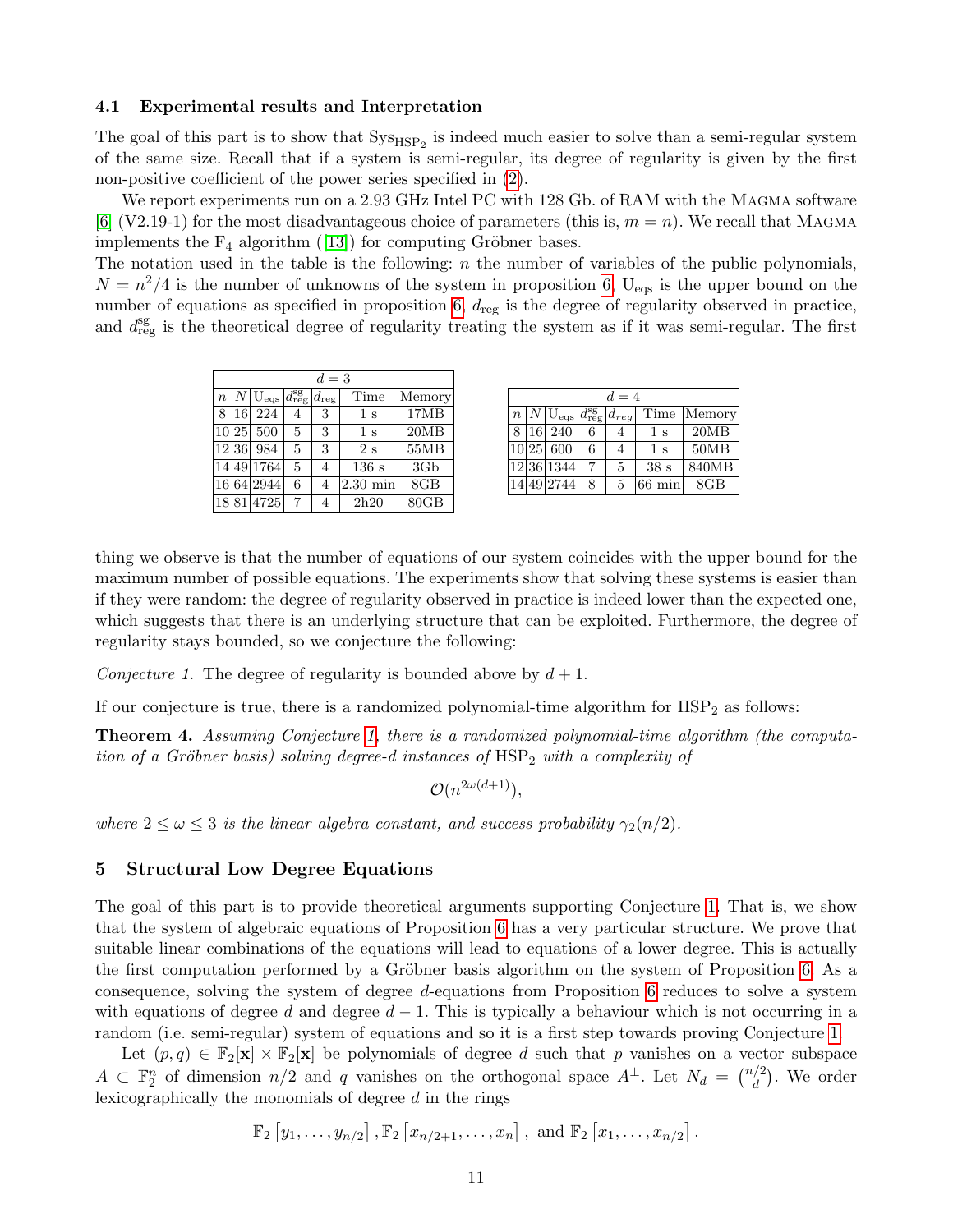We then denote by  $t_1 < \ldots < t_{N_d}, m_1 < \ldots < m_{N_d}$  and  $m^{\perp}$ <sub>1</sub> <  $\ldots < m^{\perp}$ <sub>N<sub>d</sub></sub> the respective monomials in ascending order. This way we can write

<span id="page-11-0"></span>
$$
\begin{cases}\np = \alpha_1 m_1 + \ldots + \alpha_{N_d} m_{N_d} + \tilde{p}, \ \alpha_1, \ldots, \alpha_{N_d} \in \mathbb{F}_2, \ \tilde{p} \in \mathbb{F}_2 \left[ \mathbf{x} \right] \setminus M_d(\mathbb{F}_2[x_{\frac{n}{2}+1}, \ldots, x_n]), \\
q = \beta_1 m^{\perp}_1 + \ldots + \beta_{N_d} m^{\perp}_{N_d} + \tilde{q}, \ \beta_1, \ldots, \beta_{N_d} \in \mathbb{F}_2, \ \tilde{q} \in \mathbb{F}_2 \left[ \mathbf{x} \right] \setminus M_d(\mathbb{F}_2[x_1, \ldots, x_{n/2}]).\n\end{cases}\n\tag{8}
$$

Recall that the notation Coeff $(p, t)$  refers to the coefficient of  $t \in M(\mathbb{F}_2[g_{1,1}, \ldots, g_{n/2,n/2}])$  occurring in  $p((y_1,\ldots,y_{n/2})(I|G)),$  and Coeff $(q,t)$  refers to the coefficient of  $t \in M(\mathbb{F}_2[g_{1,1},\ldots,g_{n/2,n/2}])$  occurring in  $p((y_1, \ldots, y_{n/2})(G^T | I))$ . We will denote by Coeff $(p, t)^{(d)}$  the homogeneous component of degree d of  $Coeff(p, t)$ .

Let  $t \in M_d(\mathbb{F}_2[y_1,\ldots,y_{n/2}])$ , and we can deduce from [\(5\)](#page-6-2) that  $\text{Coeff}(\tilde{p},t)^{(d)} = 0 = \text{Coeff}(\tilde{q},t)^{(d)}$ . Then, the homogeneous component of degree d of  $\text{Coeff}(p, t)$  (resp.  $\text{Coeff}(q, t)$ ) is equal to the sum of the contributions with terms of degree d that each monomial  $m_i$  (resp.  $m_j^{\perp}$ ) present in [\(8\)](#page-11-0) makes to, respectively,  $\text{Coeff}(p, t)^{(d)}$  and  $\text{Coeff}(q, t)^{(d)}$ , this is,

$$
\text{Coeff}(p, t)^{(d)} = \alpha_1 \text{Coeff}(m_1, t)^{(d)} + \ldots + \alpha_{N_d} \text{Coeff}(m_{N_d}, t)^{(d)},
$$
  

$$
\text{Coeff}(q, t)^{(d)} = \beta_1 \text{Coeff}(m^{\perp}_{1}, t)^{(d)} + \ldots + \beta_{N_d} \text{Coeff}(m^{\perp}_{N_d}, t)^{(d)}.
$$

The fact that G and  $G<sup>T</sup>$  have the same entries (in different positions) and are involved in the evaluations of  $p_i((y_1,\ldots,y_{n/2})(I|G))$  and  $q_j((y_1,\ldots,y_{n/2})(G^T|I))$  produces certain relations between expressions of the form  $\text{Coeff}(m_i, t_1)^{(d)}$  and expressions of the form  $\text{Coeff}(m^{\perp}, t_2)^{(d)}$  for appropriate  $t_1, t_2 \in M_d(\mathbb{F}_2[y_1, \ldots, y_{n/2}])$ . These relations are detailed in the following result:

**Proposition 7.** Let  $(p,q) \in \mathbb{F}_2[x] \times \mathbb{F}_2[x]$  be polynomials of degree d such that p vanishes on a vector subspace  $A \subset \mathbb{F}_2^n$  of dimension  $n/2$  and q vanishes on the orthogonal space  $A^{\perp}$ . Let  $N_d = \binom{n/2}{d}$  $\binom{2}{d}$ . For all  $i, j \in \{1, \ldots, N_d\}$ , it holds that:

<span id="page-11-2"></span>
$$
Coeff(m_i, t_j)^{(d)} = Coeff(m^{\perp}_{j}, t_i)^{(d)},
$$

where  $t_1 < \ldots < t_{N_d}, m_1 < \ldots < m_{N_d}$ , and  $m^{\perp}$ <sub>1</sub>  $< \ldots < m^{\perp}$ <sub>N<sub>d</sub></sub> are ordered increasingly in the sets of monomials  $M_d(\mathbb{F}_2[\hat{y}_1,\ldots,y_{n/2}]), M_d(\mathbb{F}_2[x_{n/2+1},\ldots,x_n]),$  and  $M_d(\mathbb{F}_2[x_1,\ldots,x_{n/2}])$  respectively. Also,  $\text{Coeff}(m_i, t_j)$  (resp.  $\text{Coeff}(m^{\perp}, t_i)$ ) denotes the coefficient of  $t_j \in M_d(\mathbb{F}_2[y_1, \ldots, y_{n/2}])$  (resp.  $t_i \in$  $\mathrm{M}_d(\mathbb{F}_2\left[y_1,\ldots,y_{n/2}\right]) )$  in  $m_i\big((y_1,\ldots,y_{n/2})(I|G)\big)$  (resp.  $m^{\perp}{}_{j}\big((y_1,\ldots,y_{n/2})(G^T|I)\big)$ ). Finally, the expression  $\mathrm{Coeff}(m_i,t_j)^{(d)}$  (resp.  $\mathrm{Coeff}(m^\perp{}_j,t_i)^{(d)}$ ) denotes the homogeneous component of degree  $d$  of Coeff $(m_i, t_j)$  (resp. Coeff $(m^{\perp}, t_i)$ ).

*Proof.* Given  $i, j \in \{1, ..., N_d\}$ , we have that  $t_i = y_{i_1} y_{i_2} ... y_{i_d}$ ,  $t_j = y_{j_1} y_{j_2} ... y_{j_d}$ , for some  $i_1, i_2, ..., i_d$ ,  $j_1, j_2, \ldots, j_d \in \{1, \ldots, n/2\}$ . On the one hand:

Coeff
$$
(m_i, t_j)^{(d)}
$$
 = Coeff $\left(\prod_{k=1}^d x_{i_k+n/2}, y_{j_1}y_{j_2} \dots y_{j_d}\right)^{(d)}$ .

Observing the system [\(5\)](#page-6-2), this is the coefficient of  $y_{j_1}y_{j_2} \ldots y_{j_d}$  in the product

$$
\prod_{k=1}^d \sum_{\ell=0}^{n/2-1} g_{\ell+1,i_k} y_{\ell+1},
$$

which, after expanding it, equals

<span id="page-11-1"></span>
$$
\sum_{\pi \text{ permutation over } \{1,\dots,d\}} \prod_{k=1}^d g_{j_{\pi(k)},i_k}.
$$
 (9)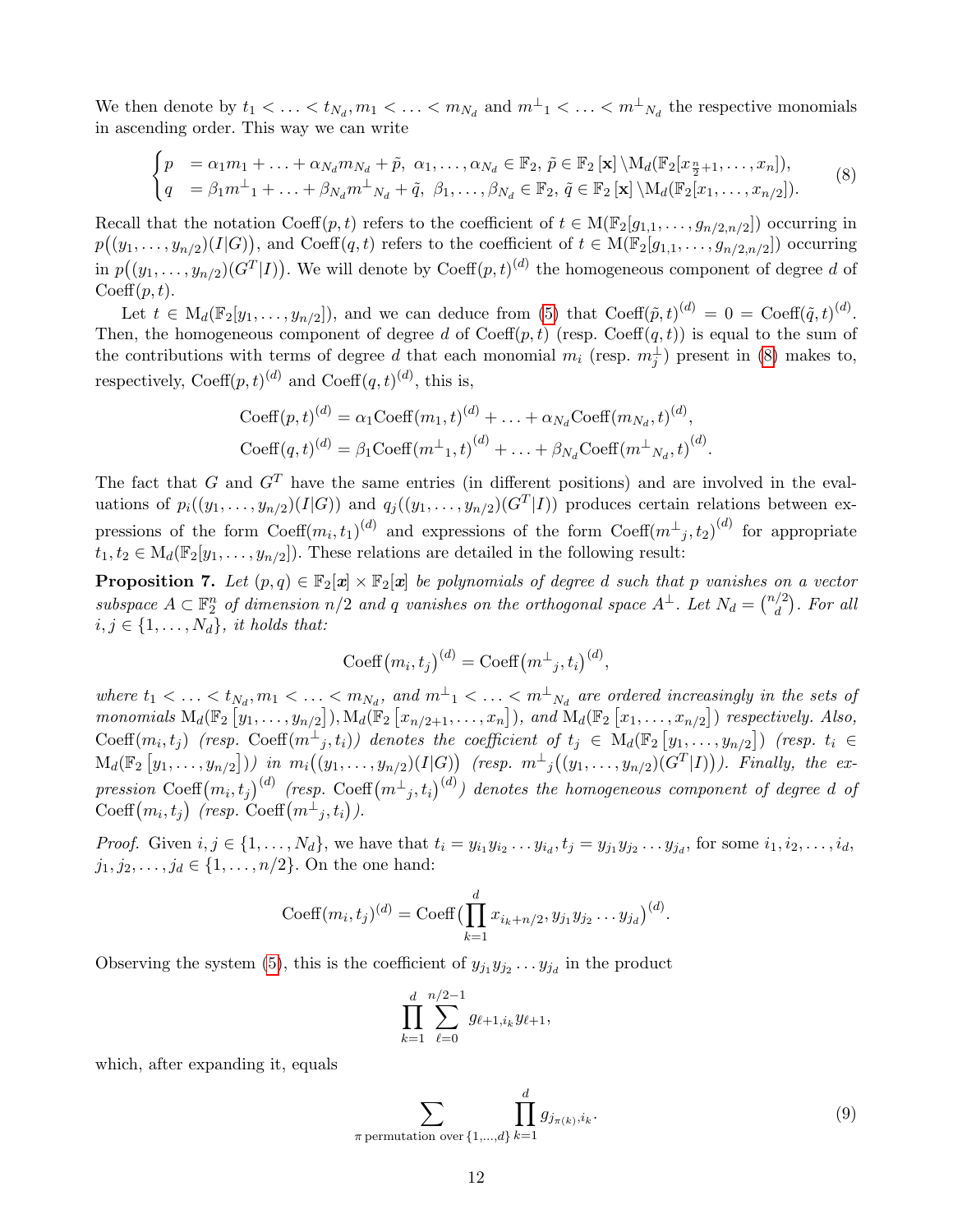On the other hand,

Coeff
$$
(m^{\perp}_{j}, t_{i})^{(d)}
$$
 = Coeff $(\prod_{k=1}^{d} x_{j_{k}}, y_{j_{1}} y_{j_{2}} \dots y_{j_{d}})^{(d)}$ .

Again, observing the system [\(5\)](#page-6-2), this is the coefficient of  $y_{i_1} y_{i_2} \dots y_{i_d}$  in the product

$$
\prod_{k=1}^d \sum_{\ell=1}^{n/2} g_{j_k,\ell} y_\ell
$$

which, again after expanding it, equals

<span id="page-12-0"></span>
$$
\sum_{\pi \text{ permutation over } \{1,\dots,d\}} \prod_{k=1}^d g_{j_k, i_{\pi(k)}}.
$$
\n(10)

Now [\(10\)](#page-12-0) and [\(9\)](#page-11-1) clearly coincide since

$$
\sum_{\pi \text{ permutation over } \{1,\dots,d\}} \prod_{k=1}^d g_{j_k,i_{\pi(k)}} = \sum_{\pi \text{ permutation over } \{1,\dots,d\}} \prod_{k=1}^d g_{j_{\pi^{-1}(\pi(k))},i_{\pi(k)}} = \sum_{\pi^{-1} \text{ permutation over } \{1,\dots,d\}} \prod_{k=1}^d g_{j_{\pi^{-1}(\pi(k))},i_{\pi(k)}} =
$$

<span id="page-12-1"></span>

We can use this proposition to identify the suitable linear combinations that are of degree  $d-1$ :

**Theorem 5.** Let the notations be as in Proposition [7.](#page-11-2) There exist  $i, j \in \{1, ..., N_d\}$  such that the equation

$$
\mathrm{Coeff}(p, t_j) + \mathrm{Coeff}(q, t_i) + \sum_{\{k \neq i | \alpha_k \neq 0\}} \mathrm{Coeff}(q, t_k) + \sum_{\{\ell \neq j | \beta_\ell \neq 0\}} \mathrm{Coeff}(p, t_\ell)
$$

is of degree  $d-1$ .

*Proof.* Denote by i, j the smallest indexes such that  $\alpha_i, \beta_j \neq 0$ . Using Proposition [7,](#page-11-2)

$$
Coeff(m_i, t_j)^{(d)} = Coeff(m^{\perp}_{j}, t_i)^{(d)}.
$$

Now, for every  $k \neq i$  such that  $\alpha_k \neq 0$  and for all  $\ell \neq j$  such that  $\beta_{\ell} \neq 0$ , using Proposition [7](#page-11-2) we get the following equalities:

$$
\text{Coeff}(m_k, t_j)^{(d)} = \text{Coeff}(m_{j, t_k})^{(d)}, \text{Coeff}(m_{\ell, t_i})^{(d)} = \text{Coeff}(m_i, t_{\ell})^{(d)}, \text{ and}
$$

$$
\text{Coeff}(m_{j, t_k})^{(d)} = \text{Coeff}(m_k, t_{\ell})^{(d)}.
$$

Now adding up both the left-hand side and the right-hand side of all the four equalities, we obtain

$$
\begin{split}\n &\text{Coeff}(m_i, t_j)^{(d)} + \sum_{\{k \neq i | \alpha_k \neq 0\}} \text{Coeff}(m_k, t_j)^{(d)} + \sum_{\{\ell \neq j | \beta_\ell \neq 0\}} \text{Coeff}(m^\perp_{\ell}, t_i)^{(d)} + \\
 &+ \sum_{\{\ell \neq j, k \neq i | \alpha_k \neq 0, \beta_\ell \neq 0\}} \text{Coeff}(m^\perp_{\ell}, t_k)^{(d)} + \text{Coeff}(m^\perp_{j}, t_i)^{(d)} + \sum_{\{k \neq i | \alpha_k \neq 0\}} \text{Coeff}(m^\perp_{j}, t_k)^{(d)} + \\
 &+ \sum_{\{\ell \neq j | \beta_l \neq 0\}} \text{Coeff}(m_i, t_\ell)^{(d)} + \sum_{\{\ell \neq j, k \neq i | \alpha_k \neq 0, \beta_\ell \neq 0\}} \text{Coeff}(m_k, t_\ell)^{(d)} = 0.\n \end{split}
$$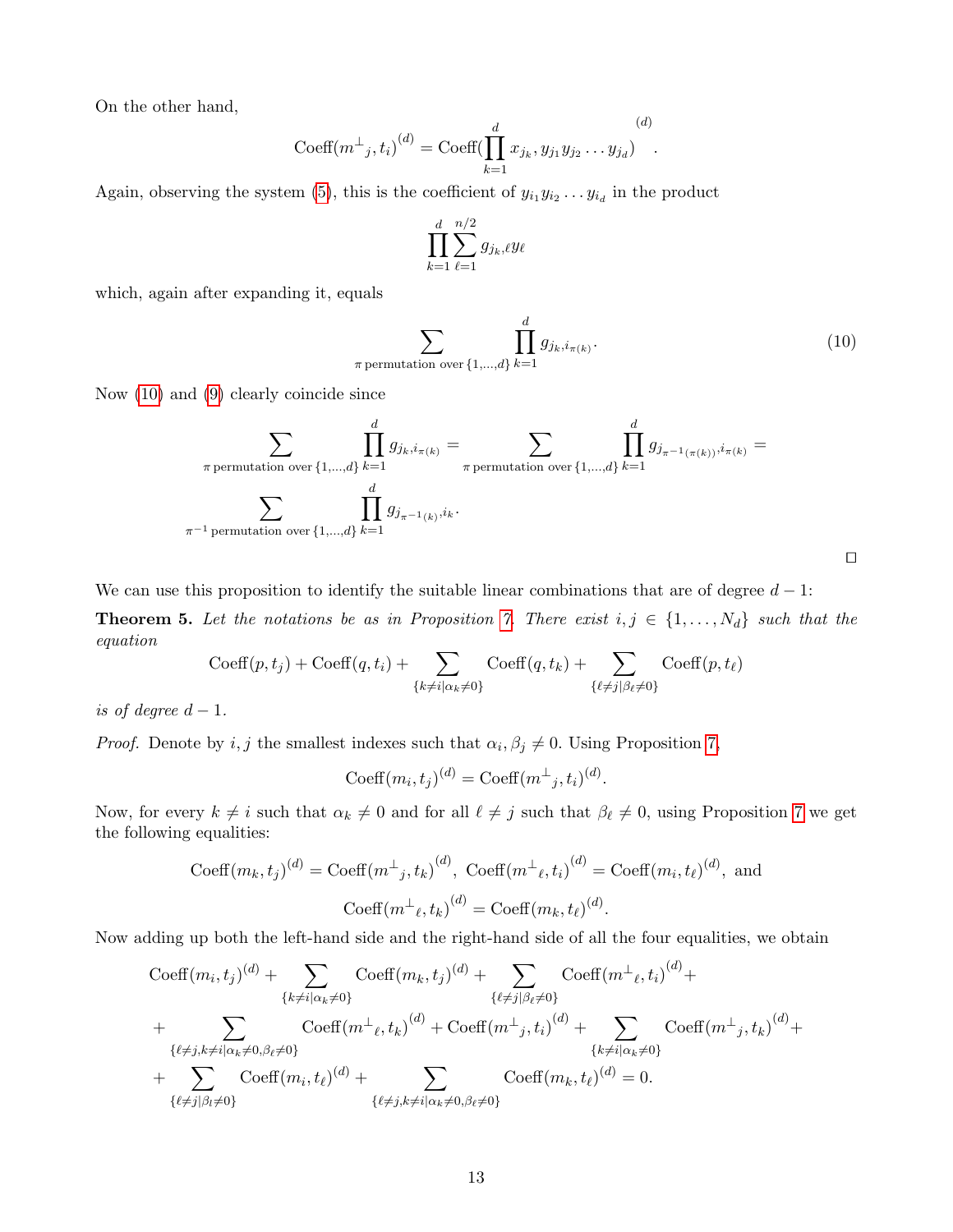The left-hand side of this equality is the homogeneous component of degree d of

<span id="page-13-0"></span>
$$
Coeff(p, tj) + Coeff(q, ti) + \sum_{\{k \neq i | \alpha_k \neq 0\}} Coeff(q, tk) + \sum_{\{\ell \neq j | \beta_{\ell} \neq 0\}} Coeff(p, t_{\ell})
$$

which means that we cancelled out the terms of degree  $d$  and so the required equation is of degree  $d-1$ . □

This result can be used to generate low-degree equations:

Corollary 1 Let  $(\mathbf{p} = (p_1, \ldots, p_m), \mathbf{q} = (q_1, \ldots, q_m)) \in \mathbb{F}_2[\mathbf{z}]^m \times \mathbb{F}_2[\mathbf{z}]^m$  be a degree-d instance of  $\text{HSP}_2$ . We can easily generate  $\mathcal{O}(m^2)$  equations of degree d – 1. These equations are linear combinations of the degree-d equations of  $\text{Sys}_{\text{HSP}_2}$ .

*Proof.* We apply simply Theorem [5](#page-12-1) to each pair of polynomials  $(p_i, q_j) \in \mathbb{F}_2[\mathbf{x}] \times \mathbb{F}_2[\mathbf{x}]$ . From the proof of Theorem [5,](#page-12-1) it is clear that these equations are linear combinations of the equations from  $\text{Sys}_{\text{HSP}_2}$ .  $\Box$ 

To conclude this part, we include below experimental results about the number of equations of degree  $d-1$  generated as Corollary [1](#page-13-0) which are linearly independent. In the table, we denote by  $\# \text{eqs}_{\text{pr}}$  the number of linearly independent equations obtained in practice and by  $\text{#eqs}_{th}$  the maximum number of linearly independent equations that can be obtained, which is  $m^2$ .

|          |     | $d=3$                                                                                      | $d=4$ |     |  |
|----------|-----|--------------------------------------------------------------------------------------------|-------|-----|--|
|          |     | $\text{\#eqs}_{pr} \text{\# eqs}_{\text{th}} \text{\#eqs}_{pr} \text{\# eqs}_{\text{th}} $ |       |     |  |
| $m=n=10$ | 99  | 100                                                                                        | 71    | 100 |  |
| $m=n=12$ | 144 | 144                                                                                        | 144   | 144 |  |
| $m=n=14$ | 196 | 196                                                                                        | 196   | 196 |  |
| $m=n=16$ | 256 | 256                                                                                        | 256   | 256 |  |

We observe that the behaviour is unstable for small values of the parameters. This is partially due to the fact that if a polynomial  $p_i$  (resp.  $q_i$ ) does not have terms of degree d in  $\mathbb{F}_2[x_{n/2+1}, \ldots, x_n]$  (resp.  $\mathbb{F}_2[x_1,\ldots,x_{n/2}]$ , then we do not get equations of degree  $d-1$  applying Theorem [5](#page-12-1) to the pair  $(p_i,q_k)$ for all  $k \in \{1, \ldots, m\}$  (resp. from the pair  $(p_k, q_j)$  for all  $k \in \{1, \ldots, m\}$ ). This happens with probability  $1/2^{n/2 \choose d}$ , which is not too small for low parameters. So, for small parameters it is possible that we obtain a number of equations of degree  $d-1$  lower than  $m^2$ . However, if this is the case there still are equations of degree  $d-1$  (or lower) produced by the terms of degree  $d-1$  (or lower). We see that the behavior becomes stable for big enough values of the parameters  $m, n$  obtaining as many equations of degree  $d-1$  as possible, this is,  $m^2$ .

#### 6 Conclusions

In this paper we presented a very efficient attack for  $HSP_q$  with  $q > d$ . The case  $q \leq d$  is not treated, but as there are reductions modulo the field equations taking place, the behaviour might be similar to the one over  $\mathbb{F}_2$  (Section [4\)](#page-9-0). Since the asymptotic probability of success of this algorithm is  $1 - 1/q$ , the quantum money scheme extended to  $\mathbb{F}_q$  is not secure for big q. We also provided some experimental and theoretical arguments that support the conjecture that  $HSP<sub>2</sub>$  can be solved in polynomial time. In both cases, we only considered public polynomials chosen randomly as described in [\[1\]](#page-14-0). For other choices of public polynomials with a certain structure (for instance, homogeneous polynomials of degree  $d, \ldots$ ) the hardness of HSP remains open. Another interesting open question is the hardness of the noisy version of the scheme, which is related to the study of the noise-free version when  $m = \mathcal{O}(1)$  (in this paper, we considered  $m = \mathcal{O}(n)$ .